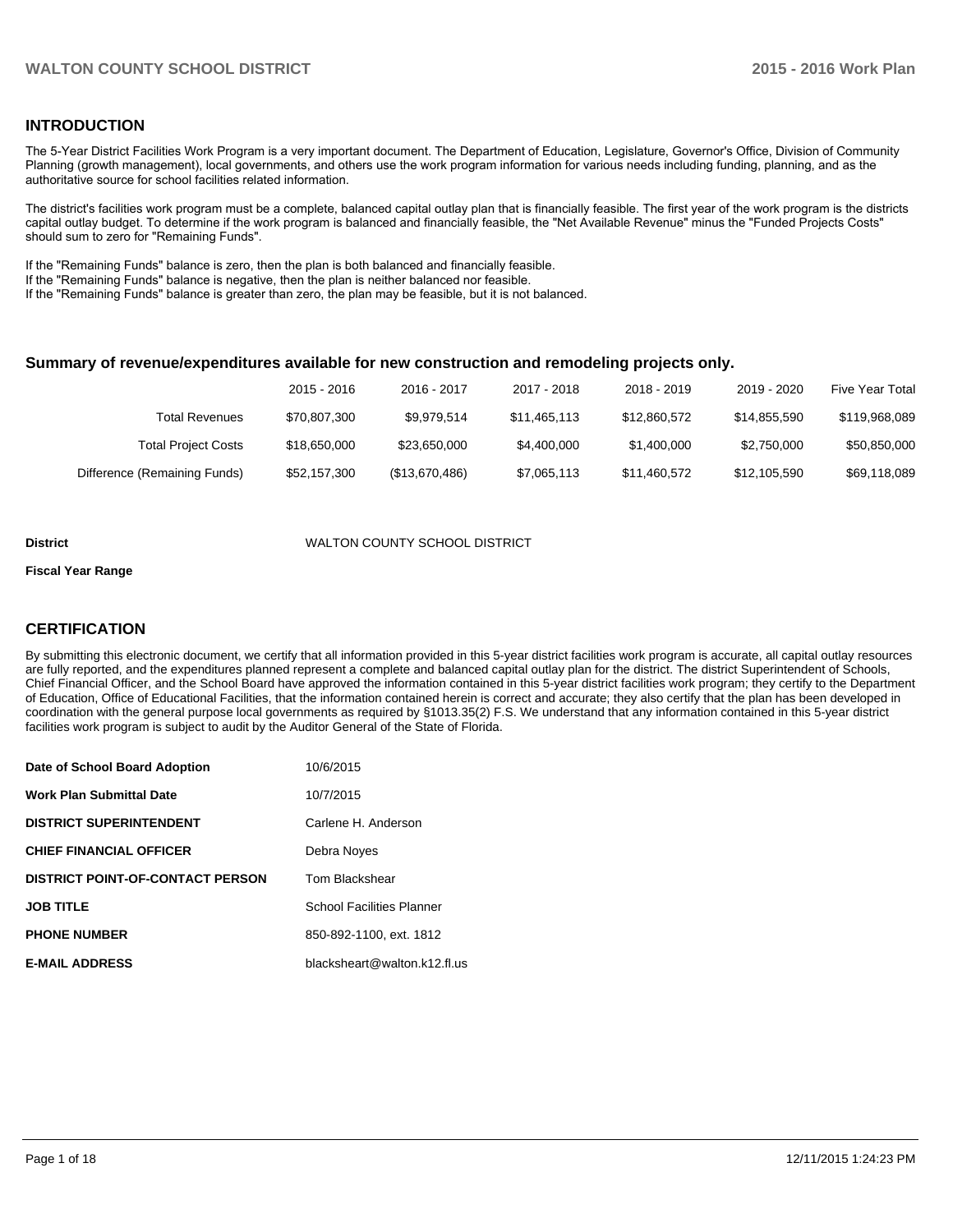# **Expenditures**

#### **Expenditure for Maintenance, Repair and Renovation from 1.50-Mills and PECO**

Annually, prior to the adoption of the district school budget, each school board must prepare a tentative district facilities work program that includes a schedule of major repair and renovation projects necessary to maintain the educational and ancillary facilities of the district.

|                | Item                                                                                                                                                                                                                                                                                                                                                                                                                                                                                | $2015 - 2016$<br><b>Actual Budget</b> | 2016 - 2017<br>Projected | 2017 - 2018<br>Projected | 2018 - 2019<br>Projected | 2019 - 2020<br>Projected | <b>Total</b> |
|----------------|-------------------------------------------------------------------------------------------------------------------------------------------------------------------------------------------------------------------------------------------------------------------------------------------------------------------------------------------------------------------------------------------------------------------------------------------------------------------------------------|---------------------------------------|--------------------------|--------------------------|--------------------------|--------------------------|--------------|
| <b>HVAC</b>    |                                                                                                                                                                                                                                                                                                                                                                                                                                                                                     | \$50,000                              | \$50,000                 | \$50,000                 | \$50,000                 | \$50,000                 | \$250,000    |
| Locations:     | BAY ELEMENTARY SCHOOL, Emerald Coast Middle School (New), FREEPORT ELEMENTARY, FREEPORT MIDDLE, FREEPORT SENIOR<br>HIGH, MAUDE SAUNDERS ELEMENTARY, MOSSY HEAD SCHOOL, PAXTON SENIOR HIGH, SOUTH WALTON HIGH SCHOOL, TIVOLI<br>ADMINISTRATIVE CENTER, TRANSPORTATION, MAINTENANCE, & WAREHOUSE, VAN R BUTLER ELEMENTARY, WALTON CAREER<br>DEVELOPMENT CENTER, WALTON COUNTY SENIOR (NEW), Walton Institute for Student Education, WALTON MIDDLE, WEST<br>DEFUNIAK ELEMENTARY        |                                       |                          |                          |                          |                          |              |
| Flooring       |                                                                                                                                                                                                                                                                                                                                                                                                                                                                                     | \$200,000                             | \$50,000                 | \$50,000                 | \$50,000                 | \$50,000                 | \$400,000    |
| Locations:     | BAY ELEMENTARY SCHOOL, Emerald Coast Middle School (New), FREEPORT ELEMENTARY, FREEPORT MIDDLE, FREEPORT SENIOR<br>HIGH, MAUDE SAUNDERS ELEMENTARY, MOSSY HEAD SCHOOL, PAXTON SENIOR HIGH, SOUTH WALTON HIGH SCHOOL, TIVOLI<br>ADMINISTRATIVE CENTER, TRANSPORTATION, MAINTENANCE, & WAREHOUSE, VAN R BUTLER ELEMENTARY, WALTON CAREER<br>DEVELOPMENT CENTER, WALTON COUNTY SENIOR (NEW), Walton Institute for Student Education, WALTON MIDDLE, WEST<br>DEFUNIAK ELEMENTARY        |                                       |                          |                          |                          |                          |              |
| Roofing        |                                                                                                                                                                                                                                                                                                                                                                                                                                                                                     | \$100,000                             | \$50,000                 | \$50,000                 | \$50,000                 | \$50,000                 | \$300,000    |
| Locations:     | BAY ELEMENTARY SCHOOL, Emerald Coast Middle School (New), FREEPORT ELEMENTARY, FREEPORT MIDDLE, FREEPORT SENIOR<br>HIGH, MAUDE SAUNDERS ELEMENTARY, MOSSY HEAD SCHOOL, PAXTON SENIOR HIGH, SOUTH WALTON HIGH SCHOOL, TIVOLI<br>ADMINISTRATIVE CENTER. TRANSPORTATION. MAINTENANCE. & WAREHOUSE. VAN R BUTLER ELEMENTARY. WALTON CAREER<br>DEVELOPMENT CENTER, WALTON COUNTY SENIOR (NEW), Walton Institute for Student Education, WALTON MIDDLE, WEST<br><b>DEFUNIAK ELEMENTARY</b> |                                       |                          |                          |                          |                          |              |
| Safety to Life |                                                                                                                                                                                                                                                                                                                                                                                                                                                                                     | \$0                                   | \$50,000                 | \$50,000                 | \$50,000                 | \$50,000                 | \$200,000    |
| Locations:     | BAY ELEMENTARY SCHOOL, Emerald Coast Middle School (New), FREEPORT ELEMENTARY, FREEPORT MIDDLE, FREEPORT SENIOR<br>HIGH, MAUDE SAUNDERS ELEMENTARY, MOSSY HEAD SCHOOL, PAXTON SENIOR HIGH, SOUTH WALTON HIGH SCHOOL, TIVOLI<br>ADMINISTRATIVE CENTER, TRANSPORTATION, MAINTENANCE, & WAREHOUSE, VAN R BUTLER ELEMENTARY, WALTON CAREER<br>DEVELOPMENT CENTER, WALTON COUNTY SENIOR (NEW), Walton Institute for Student Education, WALTON MIDDLE, WEST<br>DEFUNIAK ELEMENTARY        |                                       |                          |                          |                          |                          |              |
| Fencing        |                                                                                                                                                                                                                                                                                                                                                                                                                                                                                     | \$0 <sub>1</sub>                      | \$50,000                 | \$50,000                 | \$50,000                 | \$50.000                 | \$200.000    |
| Locations:     | BAY ELEMENTARY SCHOOL, Emerald Coast Middle School (New), FREEPORT ELEMENTARY, FREEPORT MIDDLE, FREEPORT SENIOR<br>HIGH, MAUDE SAUNDERS ELEMENTARY, MOSSY HEAD SCHOOL, PAXTON SENIOR HIGH, SOUTH WALTON HIGH SCHOOL, TIVOLI<br>ADMINISTRATIVE CENTER, TRANSPORTATION, MAINTENANCE, & WAREHOUSE, VAN R BUTLER ELEMENTARY, WALTON CAREER<br>DEVELOPMENT CENTER, WALTON COUNTY SENIOR (NEW), Walton Institute for Student Education, WALTON MIDDLE, WEST<br>DEFUNIAK ELEMENTARY        |                                       |                          |                          |                          |                          |              |
| Parking        |                                                                                                                                                                                                                                                                                                                                                                                                                                                                                     | \$0                                   | \$75,000                 | \$50,000                 | \$50,000                 | \$50,000                 | \$225,000    |
| Locations:     | BAY ELEMENTARY SCHOOL, Emerald Coast Middle School (New), FREEPORT ELEMENTARY, FREEPORT MIDDLE, FREEPORT SENIOR<br>HIGH, MAUDE SAUNDERS ELEMENTARY, MOSSY HEAD SCHOOL, PAXTON SENIOR HIGH, SOUTH WALTON HIGH SCHOOL, TIVOLI<br>ADMINISTRATIVE CENTER. TRANSPORTATION. MAINTENANCE. & WAREHOUSE. VAN R BUTLER ELEMENTARY. WALTON CAREER<br>DEVELOPMENT CENTER, WALTON COUNTY SENIOR (NEW), Walton Institute for Student Education, WALTON MIDDLE, WEST<br>DEFUNIAK ELEMENTARY        |                                       |                          |                          |                          |                          |              |
| Electrical     |                                                                                                                                                                                                                                                                                                                                                                                                                                                                                     | \$0                                   | \$50,000                 | \$50,000                 | \$50,000                 | \$50,000                 | \$200,000    |
| Locations:     | BAY ELEMENTARY SCHOOL, Emerald Coast Middle School (New), FREEPORT ELEMENTARY, FREEPORT MIDDLE, FREEPORT SENIOR<br>HIGH, MAUDE SAUNDERS ELEMENTARY, MOSSY HEAD SCHOOL, PAXTON SENIOR HIGH, SOUTH WALTON HIGH SCHOOL, TIVOLI<br>ADMINISTRATIVE CENTER, TRANSPORTATION, MAINTENANCE, & WAREHOUSE, VAN R BUTLER ELEMENTARY, WALTON CAREER<br>DEVELOPMENT CENTER, WALTON COUNTY SENIOR (NEW), Walton Institute for Student Education, WALTON MIDDLE, WEST<br>DEFUNIAK ELEMENTARY        |                                       |                          |                          |                          |                          |              |
| Fire Alarm     |                                                                                                                                                                                                                                                                                                                                                                                                                                                                                     | \$100,000                             | \$100,000                | \$100,000                | \$100,000                | \$50,000                 | \$450,000    |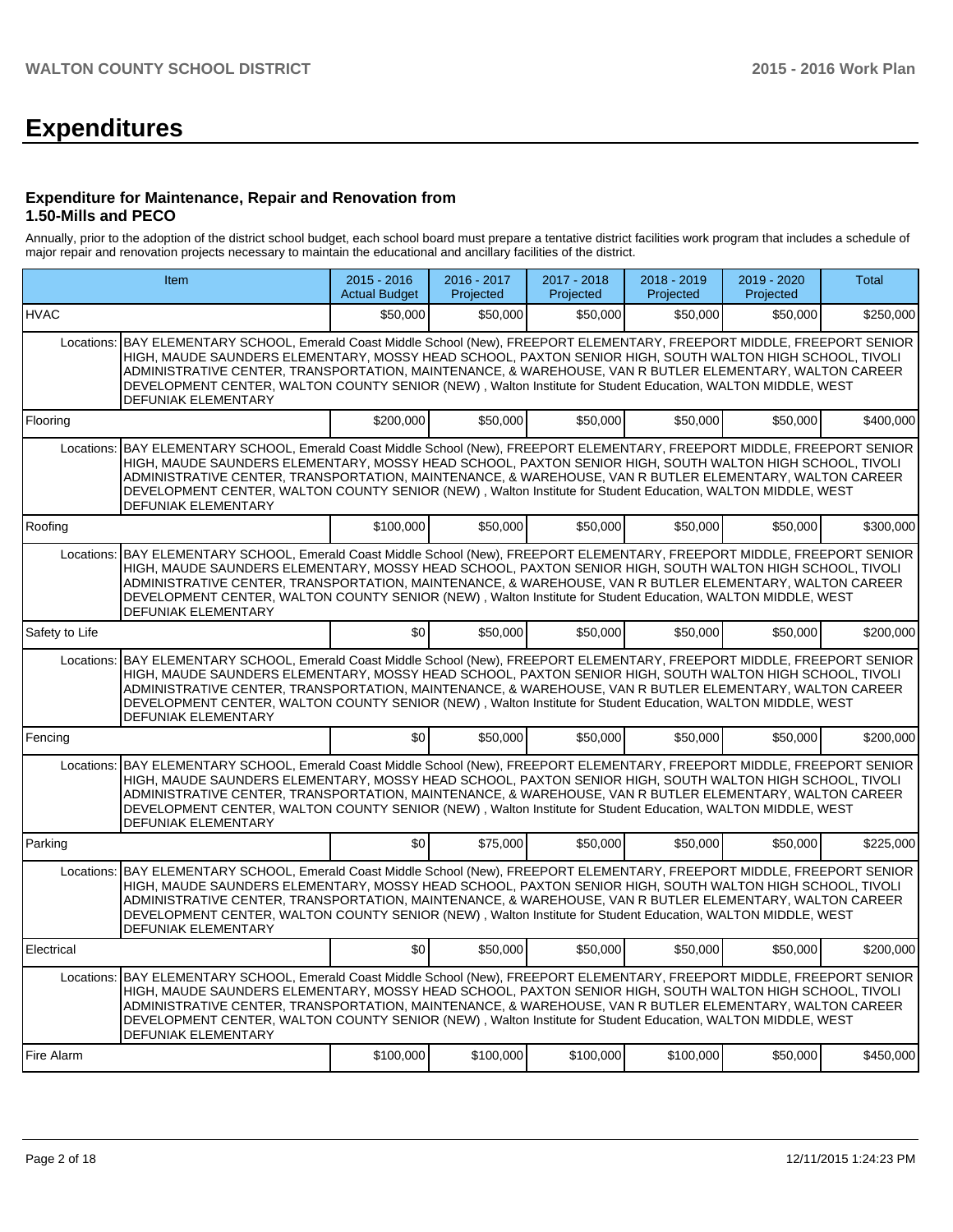|                                                                                                                                                                                                                                                                                                                                                                                                                                                                                                | Locations: BAY ELEMENTARY SCHOOL, Emerald Coast Middle School (New), FREEPORT ELEMENTARY, FREEPORT MIDDLE, FREEPORT SENIOR<br>HIGH, MAUDE SAUNDERS ELEMENTARY, MOSSY HEAD SCHOOL, PAXTON SENIOR HIGH, SOUTH WALTON HIGH SCHOOL, TIVOLI<br>ADMINISTRATIVE CENTER, TRANSPORTATION, MAINTENANCE, & WAREHOUSE, VAN R BUTLER ELEMENTARY, WALTON CAREER<br>DEVELOPMENT CENTER, WALTON COUNTY SENIOR (NEW), Walton Institute for Student Education, WALTON MIDDLE, WEST<br><b>DEFUNIAK ELEMENTARY</b> |                  |             |                  |             |             |             |  |  |  |  |  |
|------------------------------------------------------------------------------------------------------------------------------------------------------------------------------------------------------------------------------------------------------------------------------------------------------------------------------------------------------------------------------------------------------------------------------------------------------------------------------------------------|------------------------------------------------------------------------------------------------------------------------------------------------------------------------------------------------------------------------------------------------------------------------------------------------------------------------------------------------------------------------------------------------------------------------------------------------------------------------------------------------|------------------|-------------|------------------|-------------|-------------|-------------|--|--|--|--|--|
| Telephone/Intercom System                                                                                                                                                                                                                                                                                                                                                                                                                                                                      |                                                                                                                                                                                                                                                                                                                                                                                                                                                                                                | \$0              | \$0         | \$0 <sub>1</sub> | \$0         | \$50,000    | \$50,000    |  |  |  |  |  |
| Locations: BAY ELEMENTARY SCHOOL, Emerald Coast Middle School (New), FREEPORT ELEMENTARY, FREEPORT MIDDLE, FREEPORT SENIOR<br>HIGH, MAUDE SAUNDERS ELEMENTARY, MOSSY HEAD SCHOOL, PAXTON SENIOR HIGH, SOUTH WALTON HIGH SCHOOL, TIVOLI<br>ADMINISTRATIVE CENTER, TRANSPORTATION, MAINTENANCE, & WAREHOUSE, VAN R BUTLER ELEMENTARY, WALTON CAREER<br>DEVELOPMENT CENTER, WALTON COUNTY SENIOR (NEW), Walton Institute for Student Education, WALTON MIDDLE, WEST<br><b>DEFUNIAK ELEMENTARY</b> |                                                                                                                                                                                                                                                                                                                                                                                                                                                                                                |                  |             |                  |             |             |             |  |  |  |  |  |
| Closed Circuit Television                                                                                                                                                                                                                                                                                                                                                                                                                                                                      |                                                                                                                                                                                                                                                                                                                                                                                                                                                                                                | \$0              | \$25,000    | \$25,000         | \$25,000    | \$0         | \$75,000    |  |  |  |  |  |
| Locations: BAY ELEMENTARY SCHOOL, Emerald Coast Middle School (New), FREEPORT ELEMENTARY, FREEPORT MIDDLE, FREEPORT SENIOR<br>HIGH, MAUDE SAUNDERS ELEMENTARY, MOSSY HEAD SCHOOL, PAXTON SENIOR HIGH, SOUTH WALTON HIGH SCHOOL, TIVOLI<br>ADMINISTRATIVE CENTER, TRANSPORTATION, MAINTENANCE, & WAREHOUSE, VAN R BUTLER ELEMENTARY, WALTON CAREER<br>DEVELOPMENT CENTER, WALTON COUNTY SENIOR (NEW), Walton Institute for Student Education, WALTON MIDDLE, WEST<br><b>DEFUNIAK ELEMENTARY</b> |                                                                                                                                                                                                                                                                                                                                                                                                                                                                                                |                  |             |                  |             |             |             |  |  |  |  |  |
| Paint                                                                                                                                                                                                                                                                                                                                                                                                                                                                                          |                                                                                                                                                                                                                                                                                                                                                                                                                                                                                                | \$0 <sub>1</sub> | \$40,000    | \$40,000         | \$40,000    | \$50,000    | \$170,000   |  |  |  |  |  |
| Locations: BAY ELEMENTARY SCHOOL, Emerald Coast Middle School (New), FREEPORT ELEMENTARY, FREEPORT MIDDLE, FREEPORT SENIOR<br>HIGH, MAUDE SAUNDERS ELEMENTARY, MOSSY HEAD SCHOOL, PAXTON SENIOR HIGH, SOUTH WALTON HIGH SCHOOL, TIVOLI<br>ADMINISTRATIVE CENTER, TRANSPORTATION, MAINTENANCE, & WAREHOUSE, VAN R BUTLER ELEMENTARY, WALTON CAREER<br>DEVELOPMENT CENTER, WALTON COUNTY SENIOR (NEW), Walton Institute for Student Education, WALTON MIDDLE, WEST<br><b>DEFUNIAK ELEMENTARY</b> |                                                                                                                                                                                                                                                                                                                                                                                                                                                                                                |                  |             |                  |             |             |             |  |  |  |  |  |
| Maintenance/Repair                                                                                                                                                                                                                                                                                                                                                                                                                                                                             |                                                                                                                                                                                                                                                                                                                                                                                                                                                                                                | \$515,766        | \$550,000   | \$600,000        | \$600,000   | \$600,000   | \$2,865,766 |  |  |  |  |  |
| Locations: BAY ELEMENTARY SCHOOL, Emerald Coast Middle School (New), FREEPORT ELEMENTARY, FREEPORT MIDDLE, FREEPORT SENIOR<br>HIGH, MAUDE SAUNDERS ELEMENTARY, MOSSY HEAD SCHOOL, PAXTON SENIOR HIGH, SOUTH WALTON HIGH SCHOOL, TIVOLI<br>ADMINISTRATIVE CENTER, TRANSPORTATION, MAINTENANCE, & WAREHOUSE, VAN R BUTLER ELEMENTARY, WALTON CAREER<br>DEVELOPMENT CENTER, WALTON COUNTY SENIOR (NEW), Walton Institute for Student Education, WALTON MIDDLE, WEST<br><b>DEFUNIAK ELEMENTARY</b> |                                                                                                                                                                                                                                                                                                                                                                                                                                                                                                |                  |             |                  |             |             |             |  |  |  |  |  |
|                                                                                                                                                                                                                                                                                                                                                                                                                                                                                                | Sub Total:                                                                                                                                                                                                                                                                                                                                                                                                                                                                                     | \$965.766        | \$1,090,000 | \$1,115,000      | \$1,115,000 | \$1.100.000 | \$5,385,766 |  |  |  |  |  |

| IPECO Maintenance Expenditures | \$134,234   | \$187,927   | \$208,876   | \$247,559   | \$267.<br>.486 I | \$1,046,082 |
|--------------------------------|-------------|-------------|-------------|-------------|------------------|-------------|
| 1.50 Mill Sub Total: I         | \$1,464,400 | \$1.712.073 | \$1.466.124 | \$1,427,441 | \$1.392.514      | \$7,462,552 |

|                              | Other Items                                                                                                                                                                                                                                                                                                                                                                                                                                                                            | $2015 - 2016$<br><b>Actual Budget</b> | $2016 - 2017$<br>Projected | $2017 - 2018$<br>Projected | $2018 - 2019$<br>Projected | $2019 - 2020$<br>Projected | Total     |  |  |
|------------------------------|----------------------------------------------------------------------------------------------------------------------------------------------------------------------------------------------------------------------------------------------------------------------------------------------------------------------------------------------------------------------------------------------------------------------------------------------------------------------------------------|---------------------------------------|----------------------------|----------------------------|----------------------------|----------------------------|-----------|--|--|
| <b>Ballfield Improvement</b> |                                                                                                                                                                                                                                                                                                                                                                                                                                                                                        | \$50,000                              | \$50,000                   | \$50,000                   | \$50,000                   | \$50,000                   | \$250,000 |  |  |
|                              | Locations BAY ELEMENTARY SCHOOL, Emerald Coast Middle School (New), FREEPORT ELEMENTARY, FREEPORT MIDDLE, FREEPORT<br>SENIOR HIGH, MAUDE SAUNDERS ELEMENTARY, MOSSY HEAD SCHOOL, PAXTON SENIOR HIGH, SOUTH WALTON HIGH<br>SCHOOL, VAN R BUTLER ELEMENTARY, WALTON CAREER DEVELOPMENT CENTER, WALTON COUNTY SENIOR (NEW), Walton<br>Institute for Student Education, WALTON MIDDLE, WEST DEFUNIAK ELEMENTARY                                                                            |                                       |                            |                            |                            |                            |           |  |  |
| Covered Walkways             |                                                                                                                                                                                                                                                                                                                                                                                                                                                                                        | \$0                                   | \$75,000                   | \$75,000                   | \$75,000                   | \$75,000                   | \$300,000 |  |  |
|                              | Locations BAY ELEMENTARY SCHOOL, Emerald Coast Middle School (New), FREEPORT ELEMENTARY, FREEPORT MIDDLE, FREEPORT<br>SENIOR HIGH, MAUDE SAUNDERS ELEMENTARY, MOSSY HEAD SCHOOL, PAXTON SENIOR HIGH, SOUTH WALTON HIGH<br>SCHOOL, TIVOLI ADMINISTRATIVE CENTER, TRANSPORTATION, MAINTENANCE, & WAREHOUSE, VAN R BUTLER ELEMENTARY,<br>WALTON CAREER DEVELOPMENT CENTER, WALTON COUNTY SENIOR (NEW), Walton Institute for Student Education, WALTON<br>MIDDLE, WEST DEFUNIAK ELEMENTARY |                                       |                            |                            |                            |                            |           |  |  |
| <b>ADA</b>                   |                                                                                                                                                                                                                                                                                                                                                                                                                                                                                        | \$0                                   | \$50,000                   | \$50,000                   | \$50,000                   | \$50,000                   | \$200,000 |  |  |
|                              | Locations BAY ELEMENTARY SCHOOL, Emerald Coast Middle School (New), FREEPORT ELEMENTARY, FREEPORT MIDDLE, FREEPORT<br>SENIOR HIGH, MAUDE SAUNDERS ELEMENTARY, MOSSY HEAD SCHOOL, PAXTON SENIOR HIGH, SOUTH WALTON HIGH<br>SCHOOL, TIVOLI ADMINISTRATIVE CENTER, TRANSPORTATION, MAINTENANCE, & WAREHOUSE, VAN R BUTLER ELEMENTARY,<br>WALTON CAREER DEVELOPMENT CENTER, WALTON COUNTY SENIOR (NEW), Walton Institute for Student Education, WALTON<br>MIDDLE, WEST DEFUNIAK ELEMENTARY |                                       |                            |                            |                            |                            |           |  |  |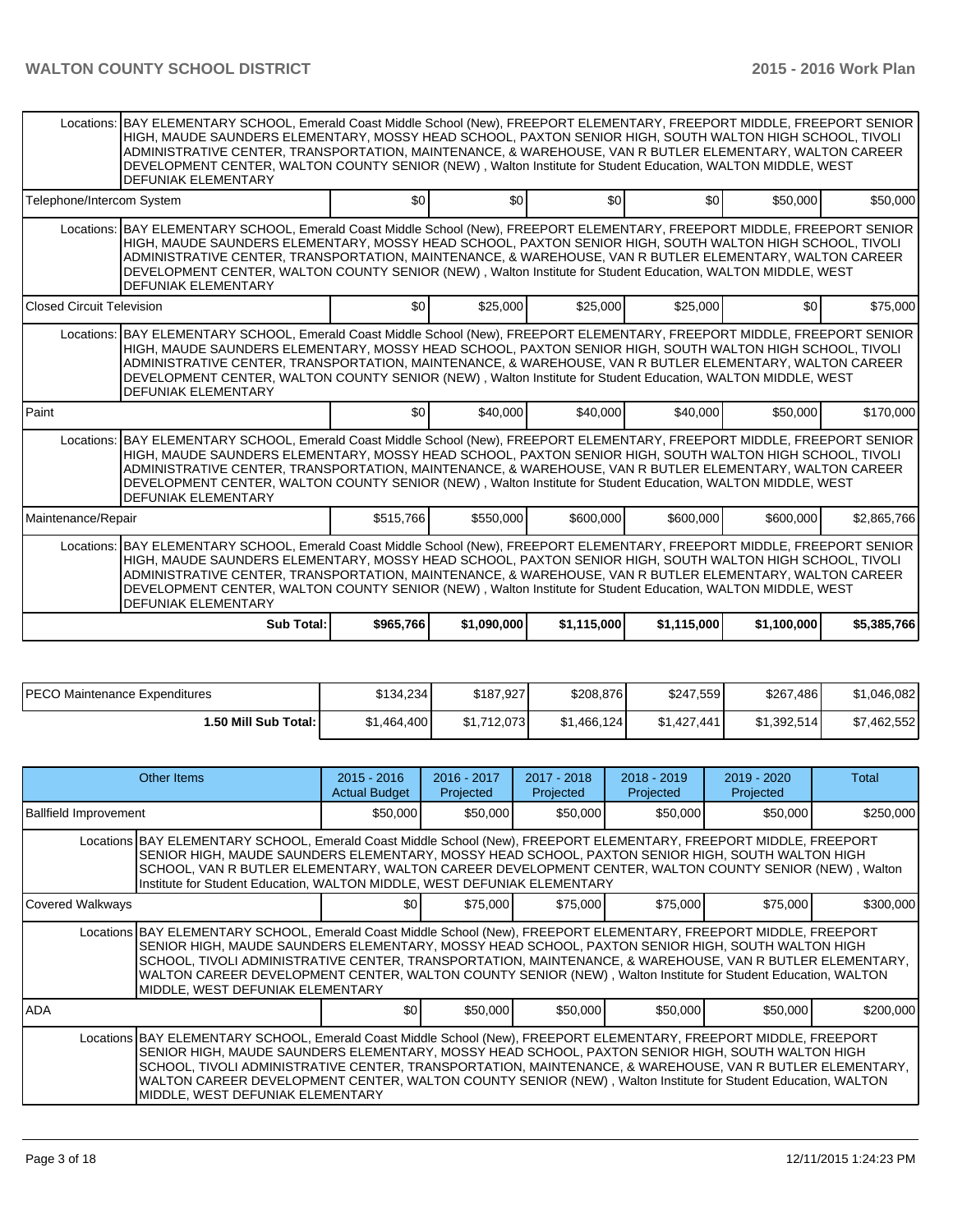| <b>Storage Buildings</b>      |                                                                                                                                                                                                                                                                                                                                                                                                                                                                                        | \$0         | \$50,000         | \$50,000    | \$50,000    | \$50,000    | \$200.000   |
|-------------------------------|----------------------------------------------------------------------------------------------------------------------------------------------------------------------------------------------------------------------------------------------------------------------------------------------------------------------------------------------------------------------------------------------------------------------------------------------------------------------------------------|-------------|------------------|-------------|-------------|-------------|-------------|
|                               | Locations BAY ELEMENTARY SCHOOL, Emerald Coast Middle School (New), FREEPORT ELEMENTARY, FREEPORT MIDDLE, FREEPORT<br>SENIOR HIGH, MAUDE SAUNDERS ELEMENTARY, MOSSY HEAD SCHOOL, PAXTON SENIOR HIGH, SOUTH WALTON HIGH<br>SCHOOL, TIVOLI ADMINISTRATIVE CENTER, TRANSPORTATION, MAINTENANCE, & WAREHOUSE, VAN R BUTLER ELEMENTARY,<br>WALTON CAREER DEVELOPMENT CENTER, WALTON COUNTY SENIOR (NEW), Walton Institute for Student Education, WALTON<br>MIDDLE, WEST DEFUNIAK ELEMENTARY |             |                  |             |             |             |             |
| <b>Energy Conservation</b>    |                                                                                                                                                                                                                                                                                                                                                                                                                                                                                        | \$0         | \$50,000         | \$50,000    | \$50,000    | \$50,000    | \$200,000   |
|                               | Locations BAY ELEMENTARY SCHOOL, Emerald Coast Middle School (New), FREEPORT ELEMENTARY, FREEPORT MIDDLE, FREEPORT<br>SENIOR HIGH, MAUDE SAUNDERS ELEMENTARY, MOSSY HEAD SCHOOL, PAXTON SENIOR HIGH, SOUTH WALTON HIGH<br>SCHOOL, TIVOLI ADMINISTRATIVE CENTER, TRANSPORTATION, MAINTENANCE, & WAREHOUSE, VAN R BUTLER ELEMENTARY,<br>WALTON CAREER DEVELOPMENT CENTER, WALTON COUNTY SENIOR (NEW), Walton Institute for Student Education, WALTON<br>MIDDLE, WEST DEFUNIAK ELEMENTARY |             |                  |             |             |             |             |
| Site Drainage Improvements    |                                                                                                                                                                                                                                                                                                                                                                                                                                                                                        | \$50,000    | \$50,000         | \$50,000    | \$50,000    | \$50,000    | \$250,000   |
|                               | Locations BAY ELEMENTARY SCHOOL, Emerald Coast Middle School (New), FREEPORT ELEMENTARY, FREEPORT MIDDLE, FREEPORT<br>SENIOR HIGH, MAUDE SAUNDERS ELEMENTARY, MOSSY HEAD SCHOOL, PAXTON SENIOR HIGH, SOUTH WALTON HIGH<br>SCHOOL, TIVOLI ADMINISTRATIVE CENTER, TRANSPORTATION, MAINTENANCE, & WAREHOUSE, VAN R BUTLER ELEMENTARY,<br>WALTON CAREER DEVELOPMENT CENTER, WALTON COUNTY SENIOR (NEW), Walton Institute for Student Education, WALTON<br>MIDDLE, WEST DEFUNIAK ELEMENTARY |             |                  |             |             |             |             |
| Paving                        |                                                                                                                                                                                                                                                                                                                                                                                                                                                                                        | \$0         | \$100,000        | \$100,000   | \$100,000   | \$100,000   | \$400.000   |
|                               | Locations BAY ELEMENTARY SCHOOL, Emerald Coast Middle School (New), FREEPORT ELEMENTARY, FREEPORT MIDDLE, FREEPORT<br>SENIOR HIGH, MAUDE SAUNDERS ELEMENTARY, MOSSY HEAD SCHOOL, PAXTON SENIOR HIGH, SOUTH WALTON HIGH<br>SCHOOL, TIVOLI ADMINISTRATIVE CENTER, TRANSPORTATION, MAINTENANCE, & WAREHOUSE, VAN R BUTLER ELEMENTARY,<br>WALTON CAREER DEVELOPMENT CENTER, WALTON COUNTY SENIOR (NEW), Walton Institute for Student Education, WALTON<br>MIDDLE, WEST DEFUNIAK ELEMENTARY |             |                  |             |             |             |             |
| <b>Technology Maintenance</b> |                                                                                                                                                                                                                                                                                                                                                                                                                                                                                        | \$85,000    | \$85,000         | \$85,000    | \$85,000    | \$85,000    | \$425,000   |
|                               | Locations BAY ELEMENTARY SCHOOL, FREEPORT ELEMENTARY, FREEPORT MIDDLE, FREEPORT SENIOR HIGH, MAUDE SAUNDERS<br>ELEMENTARY, MOSSY HEAD SCHOOL, PAXTON SENIOR HIGH, SOUTH WALTON HIGH SCHOOL, TIVOLI ADMINISTRATIVE<br>CENTER, TRANSPORTATION, MAINTENANCE, & WAREHOUSE, VAN R BUTLER ELEMENTARY, WALTON CAREER DEVELOPMENT<br>CENTER, Walton Institute for Student Education, WALTON MIDDLE, WEST DEFUNIAK ELEMENTARY                                                                   |             |                  |             |             |             |             |
| Irrigation/Landscaping        |                                                                                                                                                                                                                                                                                                                                                                                                                                                                                        | \$0         | \$50,000         | \$50,000    | \$50,000    | \$50,000    | \$200,000   |
|                               | Locations BAY ELEMENTARY SCHOOL, Emerald Coast Middle School (New), FREEPORT ELEMENTARY, FREEPORT MIDDLE, FREEPORT<br>SENIOR HIGH, MAUDE SAUNDERS ELEMENTARY, MOSSY HEAD SCHOOL, PAXTON SENIOR HIGH, SOUTH WALTON HIGH<br>SCHOOL, TIVOLI ADMINISTRATIVE CENTER, TRANSPORTATION, MAINTENANCE, & WAREHOUSE, VAN R BUTLER ELEMENTARY,<br>WALTON CAREER DEVELOPMENT CENTER, WALTON COUNTY SENIOR (NEW), Walton Institute for Student Education, WALTON<br>MIDDLE, WEST DEFUNIAK ELEMENTARY |             |                  |             |             |             |             |
| Paxton HVAC                   |                                                                                                                                                                                                                                                                                                                                                                                                                                                                                        | \$200,000   | \$0              | \$0         | \$0         | \$0         | \$200,000   |
|                               | Locations <b>PAXTON SENIOR HIGH</b>                                                                                                                                                                                                                                                                                                                                                                                                                                                    |             |                  |             |             |             |             |
| FHS Auditorium Repair         |                                                                                                                                                                                                                                                                                                                                                                                                                                                                                        | \$247.868   | \$0 <sub>1</sub> | \$0         | \$0         | \$0         | \$247,868   |
|                               | Locations <b>FREEPORT SENIOR HIGH</b>                                                                                                                                                                                                                                                                                                                                                                                                                                                  |             |                  |             |             |             |             |
| SWHS Auditorium Repair        |                                                                                                                                                                                                                                                                                                                                                                                                                                                                                        | \$0         | \$250,000        | \$0         | \$0         | \$0         | \$250,000   |
|                               | Locations SOUTH WALTON HIGH SCHOOL                                                                                                                                                                                                                                                                                                                                                                                                                                                     |             |                  |             |             |             |             |
|                               | Total:                                                                                                                                                                                                                                                                                                                                                                                                                                                                                 | \$1,598,634 | \$1,900,000      | \$1,675,000 | \$1,675,000 | \$1,660,000 | \$8,508,634 |

### **Local 1.50 Mill Expenditure For Maintenance, Repair and Renovation**

Anticipated expenditures expected from local funding sources over the years covered by the current work plan.

| Item                                      | $2015 - 2016$<br><b>Actual Budget</b> | 2016 - 2017<br>Projected | 2017 - 2018<br>Projected | $2018 - 2019$<br>Projected | $2019 - 2020$<br>Projected | Total       |
|-------------------------------------------|---------------------------------------|--------------------------|--------------------------|----------------------------|----------------------------|-------------|
| Remaining Maint and Repair from 1.5 Mills | \$1,464,400                           | \$1.712.073              | \$1.466.124              | \$1.427.441                | \$1,392,514                | \$7,462,552 |
| Maintenance/Repair Salaries               | \$1,350,000                           | \$1,350,000              | \$1,350,000              | \$1,350,000                | \$1,350,000                | \$6,750,000 |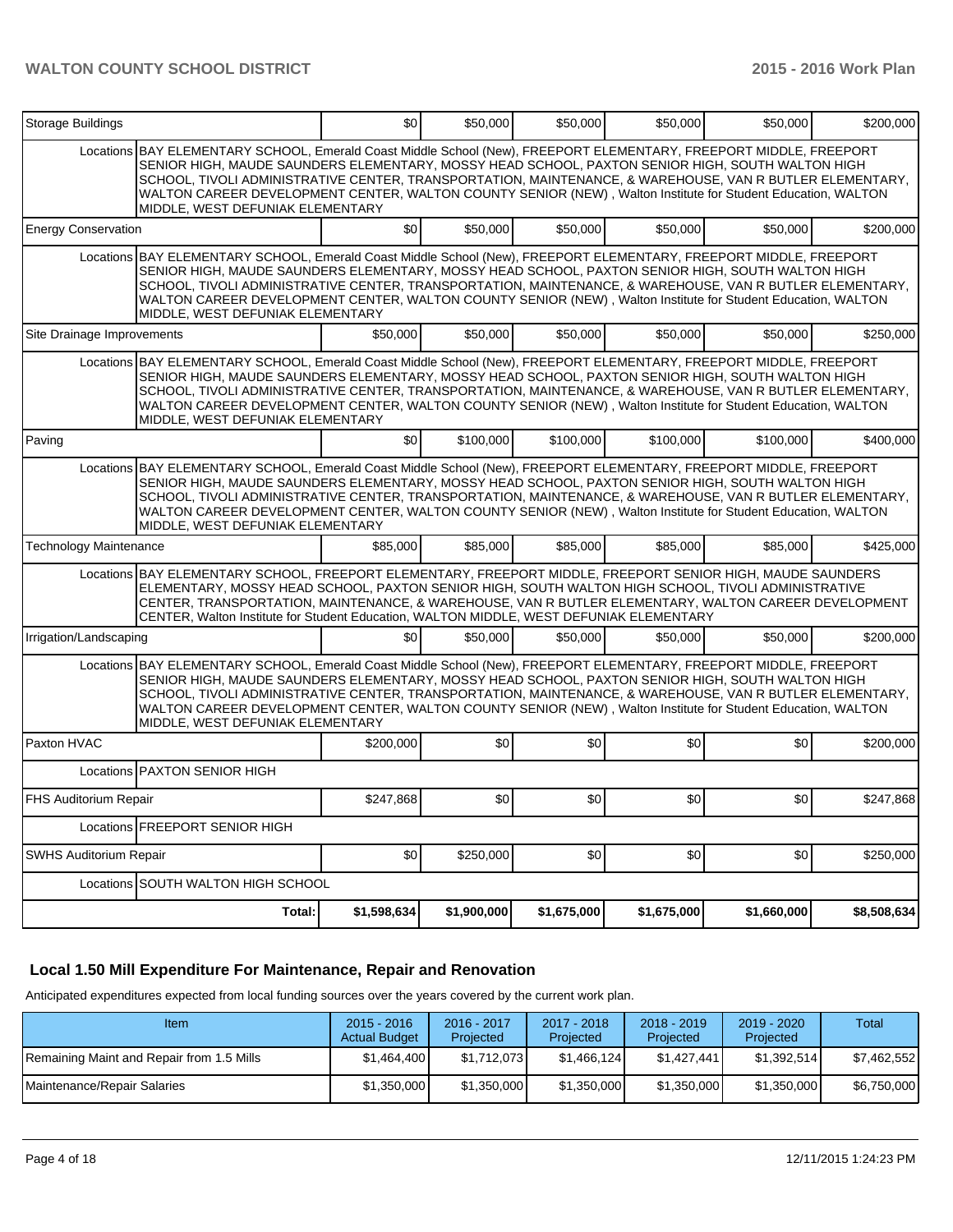| l School Bus Purchases                                       | \$700,000    | \$1,000,000  | \$1,000,000  | \$1,000,000  | \$1,000,000  | \$4,700,000  |
|--------------------------------------------------------------|--------------|--------------|--------------|--------------|--------------|--------------|
| <b>IOther Vehicle Purchases</b>                              | \$50,000     | \$75,000     | \$75,000     | \$75,000     | \$75,000     | \$350,000    |
| Capital Outlay Equipment                                     | \$414,000    | \$500,000    | \$500,000    | \$500,000    | \$50,000     | \$1,964,000  |
| Rent/Lease Payments                                          | \$186,000    | \$165,000    | \$165,000    | \$165,000    | \$165,000    | \$846,000    |
| ICOP Debt Service                                            | \$5,370,000  | \$5,370,000  | \$5,370,000  | \$5,370,000  | \$5,370,000  | \$26,850,000 |
| Rent/Lease Relocatables                                      | \$250,000    | \$250,000    | \$250,000    | \$250,000    | \$250,000    | \$1,250,000  |
| <b>IEnvironmental Problems</b>                               | \$0          | \$50,000     | \$50,000     | \$50,000     | \$50,000     | \$200,000    |
| Is.1011.14 Debt Service                                      | \$111,431    | \$250,000    | \$250,000    | \$250,000    | \$250,000    | \$1,111,431  |
| Special Facilities Construction Account                      | \$0          | \$0          | \$0          | \$0          | \$0          | \$0          |
| Premiums for Property Casualty Insurance - 1011.71<br>(4a,b) | \$800,000    | \$800,000    | \$800,000    | \$800,000    | \$800,000    | \$4,000,000  |
| Qualified School Construction Bonds (QSCB)                   | \$0          | \$0          | \$0          | \$0          | \$0          | \$0          |
| Qualified Zone Academy Bonds (QZAB)                          | \$0          | \$0          | \$0          | \$0          | \$0          | \$0          |
| <b>Local Expenditure Totals:</b>                             | \$10,695,831 | \$11,522,073 | \$11,276,124 | \$11,237,441 | \$10,752,514 | \$55,483,983 |

# **Revenue**

#### **1.50 Mill Revenue Source**

Schedule of Estimated Capital Outlay Revenue from each currently approved source which is estimated to be available for expenditures on the projects included in the tentative district facilities work program. All amounts are NET after considering carryover balances, interest earned, new COP's, 1011.14 and 1011.15 loans, etc. Districts cannot use 1.5-Mill funds for salaries except for those explicitly associated with maintenance/repair projects. (1011.71 (5), F.S.)

| Item                                                                              | Fund | $2015 - 2016$<br><b>Actual Value</b> | $2016 - 2017$<br>Projected | $2017 - 2018$<br>Projected | $2018 - 2019$<br>Projected | $2019 - 2020$<br>Projected | Total            |
|-----------------------------------------------------------------------------------|------|--------------------------------------|----------------------------|----------------------------|----------------------------|----------------------------|------------------|
| (1) Non-exempt property<br>lassessed valuation                                    |      | \$15,149,432,487                     | \$15,982,651,273           | \$16,909,645,046           | \$17,924,223,748           | \$19,053,449,844           | \$85,019,402,398 |
| (2) The Millege projected for<br>discretionary capital outlay per<br>ls.1011.71   |      | 1.39                                 | 1.39                       | 1.39                       | 1.39                       | 1.39                       |                  |
| (3) Full value of the 1.50-Mill<br>discretionary capital outlay per<br>ls.1011.71 |      | \$25,451,047                         | \$26,850,854               | \$28,408,204               | \$30,112,696               | \$32,009,796               | \$142,832,597    |
| (4) Value of the portion of the 1.50<br>-Mill ACTUALLY levied                     | 370  | \$20,259,033                         | \$21,373,280               | \$22,612,930               | \$23,969,706               | \$25,479,797               | \$113,694,746    |
| $(5)$ Difference of lines (3) and (4)                                             |      | \$5,192,014                          | \$5,477,574                | \$5,795,274                | \$6,142,990                | \$6,529,999                | \$29,137,851     |

#### **PECO Revenue Source**

The figure in the row designated "PECO Maintenance" will be subtracted from funds available for new construction because PECO maintenance dollars cannot be used for new construction.

| Item                                  | Fund | $2015 - 2016$<br><b>Actual Budget</b> | 2016 - 2017<br>Projected | 2017 - 2018<br>Projected | $2018 - 2019$<br>Projected | $2019 - 2020$<br>Projected | Total       |
|---------------------------------------|------|---------------------------------------|--------------------------|--------------------------|----------------------------|----------------------------|-------------|
| <b>IPECO New Construction</b>         | 340  | \$0 <sub>1</sub>                      | \$0                      | \$0                      | \$0 <sub>1</sub>           | \$0 <sub>1</sub>           | \$0         |
| <b>IPECO Maintenance Expenditures</b> |      | \$134.234                             | \$187.927                | \$208.876                | \$247.559                  | \$267.486                  | \$1,046,082 |
|                                       |      | \$134.234                             | \$187.927                | \$208,876                | \$247.559                  | \$267.486                  | \$1,046,082 |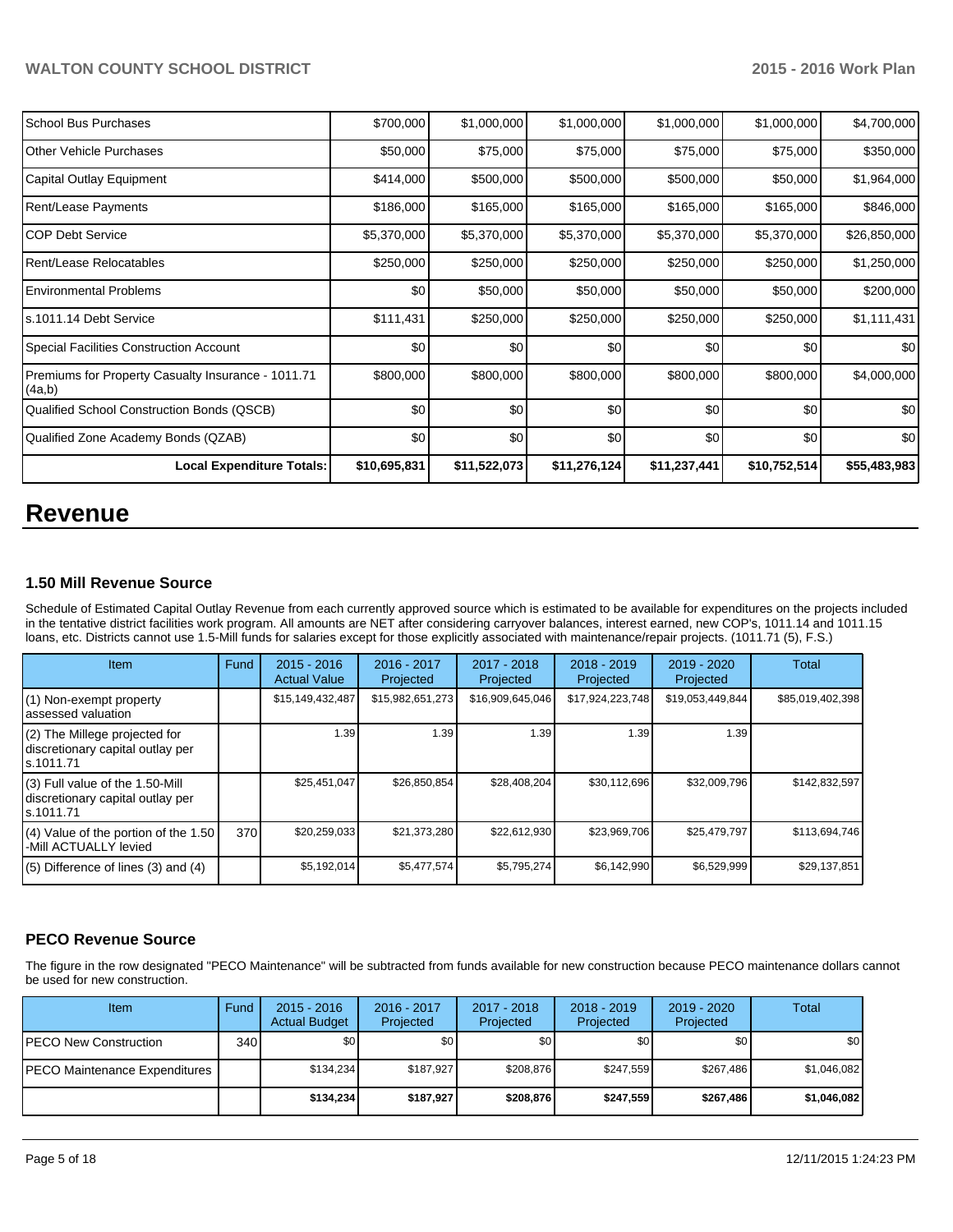### **CO & DS Revenue Source**

Revenue from Capital Outlay and Debt Service funds.

| <b>Item</b>                                     | Fund | $2015 - 2016$<br><b>Actual Budget</b> | $2016 - 2017$<br>Projected | 2017 - 2018<br>Projected | $2018 - 2019$<br>Projected | $2019 - 2020$<br>Projected | Total     |
|-------------------------------------------------|------|---------------------------------------|----------------------------|--------------------------|----------------------------|----------------------------|-----------|
| CO & DS Cash Flow-through<br><b>Distributed</b> | 360  | \$126,408                             | \$126,408                  | \$126,408                | \$126,408                  | \$126,408                  | \$632,040 |
| CO & DS Interest on<br>Undistributed CO         | 360  | \$1,899                               | \$1,899                    | \$1.899                  | \$1.899                    | \$1.899                    | \$9,495   |
|                                                 |      | \$128,307                             | \$128,307                  | \$128,307                | \$128,307                  | \$128,307                  | \$641,535 |

#### **Fair Share Revenue Source**

All legally binding commitments for proportionate fair-share mitigation for impacts on public school facilities must be included in the 5-year district work program.

No

Nothing reported for this section.

#### **Sales Surtax Referendum**

Specific information about any referendum for a 1-cent or ½-cent surtax referendum during the previous year.

**Did the school district hold a surtax referendum during the past fiscal year 2014 - 2015?**

# **Additional Revenue Source**

Any additional revenue sources

| <b>Item</b>                                                                                       | $2015 - 2016$<br><b>Actual Value</b> | 2016 - 2017<br>Projected | 2017 - 2018<br>Projected | $2018 - 2019$<br>Projected | 2019 - 2020<br>Projected | Total        |
|---------------------------------------------------------------------------------------------------|--------------------------------------|--------------------------|--------------------------|----------------------------|--------------------------|--------------|
| Proceeds from a s.1011.14/15 F.S. Loans                                                           | \$0                                  | \$0                      | \$0                      | \$0                        | \$0                      | \$0          |
| District Bonds - Voted local bond<br>referendum proceeds per s.9, Art VII<br>l State Constitution | \$0                                  | \$0                      | \$0                      | \$0                        | \$0                      | \$0          |
| Proceeds from Special Act Bonds                                                                   | \$0                                  | \$0                      | \$0                      | \$0                        | \$0                      | \$0          |
| Estimated Revenue from CO & DS Bond<br><b>Sale</b>                                                | \$0                                  | \$0                      | \$0                      | \$0                        | \$0                      | \$0          |
| Proceeds from Voted Capital<br>Improvements millage                                               | \$0                                  | \$0                      | \$0                      | \$0                        | \$0                      | \$0          |
| Other Revenue for Other Capital Projects                                                          | \$0                                  | \$0                      | \$0                      | \$0                        | \$0                      | \$0          |
| Proceeds from 1/2 cent sales surtax<br>authorized by school board                                 | \$0                                  | \$0                      | \$0                      | \$0                        | \$0                      | \$0          |
| Proceeds from local governmental<br>Infrastructure sales surtax                                   | \$0                                  | \$0                      | \$0                      | \$0                        | \$0                      | \$0          |
| l Proceeds from Certificates of<br>Participation (COP's) Sale                                     | \$22,120,134                         | \$0                      | \$0                      | \$0                        | \$0                      | \$22,120,134 |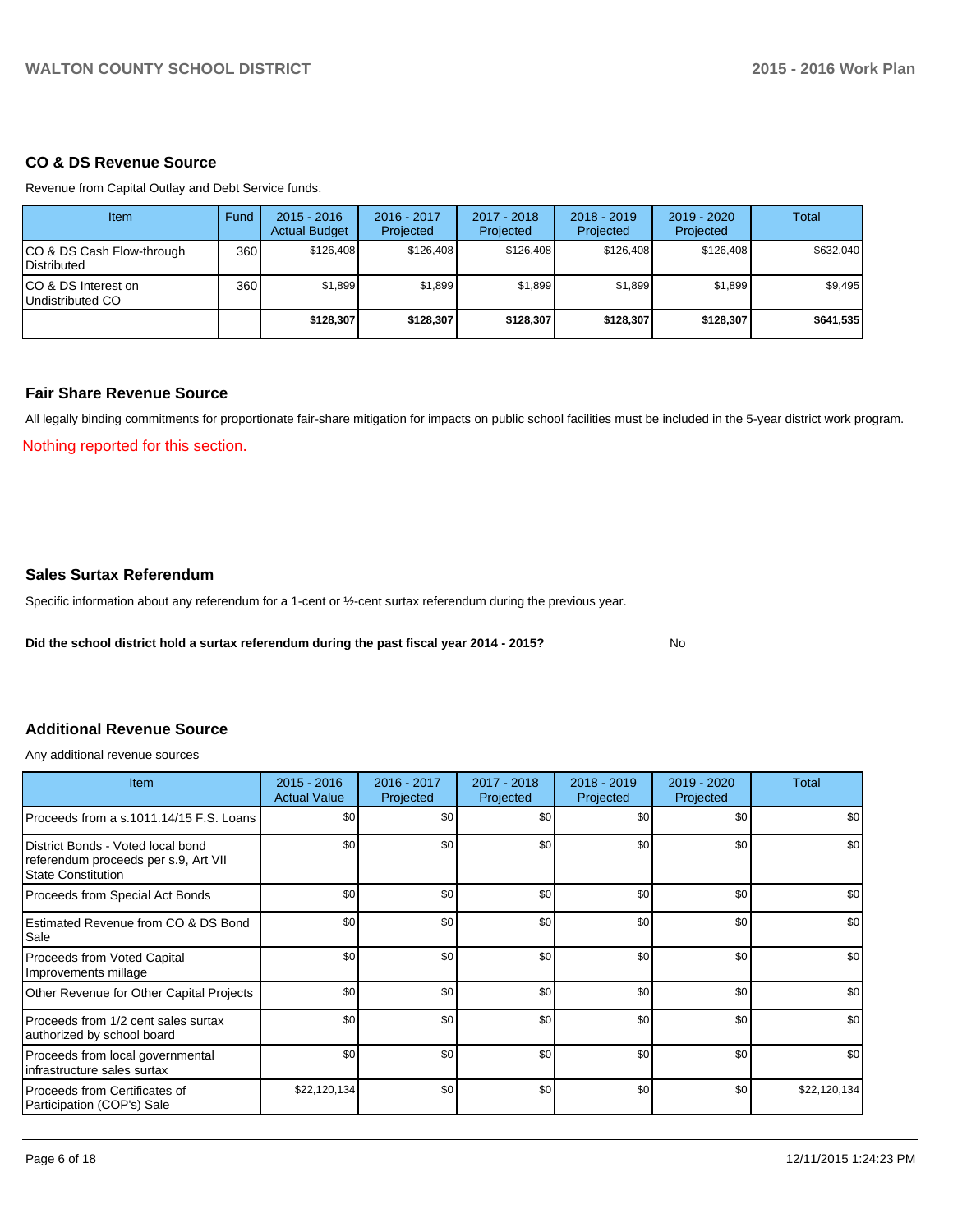| Classrooms First Bond proceeds amount<br>authorized in FY 1997-98                                                         | \$0          | \$0 | \$0 | \$0 | \$0 | \$0          |
|---------------------------------------------------------------------------------------------------------------------------|--------------|-----|-----|-----|-----|--------------|
| <b>Classrooms for Kids</b>                                                                                                | \$0          | \$0 | \$0 | \$0 | \$0 | \$0          |
| <b>District Equity Recognition</b>                                                                                        | \$0          | \$0 | \$0 | \$0 | \$0 | \$0          |
| <b>Federal Grants</b>                                                                                                     | \$0          | \$0 | \$0 | \$0 | \$0 | \$0          |
| Proportionate share mitigation (actual<br>cash revenue only, not in kind donations)                                       | \$0          | \$0 | \$0 | \$0 | \$0 | \$0          |
| Impact fees received                                                                                                      | \$0          | \$0 | \$0 | \$0 | \$0 | \$0          |
| Private donations                                                                                                         | \$0          | \$0 | \$0 | \$0 | \$0 | \$0          |
| Grants from local governments or not-for-<br>profit organizations                                                         | \$0          | \$0 | \$0 | \$0 | \$0 | \$0          |
| Interest, Including Profit On Investment                                                                                  | \$0          | \$0 | \$0 | \$0 | \$0 | \$0          |
| Revenue from Bonds pledging proceeds<br>from 1 cent or 1/2 cent Sales Surtax                                              | \$0          | \$0 | \$0 | \$0 | \$0 | \$0          |
| <b>Total Fund Balance Carried Forward</b>                                                                                 | \$38,995,657 | \$0 | \$0 | \$0 | \$0 | \$38,995,657 |
| General Capital Outlay Obligated Fund<br><b>Balance Carried Forward From Total</b><br><b>Fund Balance Carried Forward</b> | \$0          | \$0 | \$0 | \$0 | \$0 | \$0          |
| Special Facilities Construction Account                                                                                   | \$0          | \$0 | \$0 | \$0 | \$0 | \$0          |
| One Cent - 1/2 Cent Sales Surtax Debt<br>Service From Total Fund Balance Carried<br>Forward                               | \$0          | \$0 | \$0 | \$0 | \$0 | \$0          |
| Capital Outlay Projects Funds Balance<br>Carried Forward From Total Fund<br><b>Balance Carried Forward</b>                | \$0          | \$0 | \$0 | \$0 | \$0 | \$0          |
| <b>Subtotal</b>                                                                                                           | \$61,115,791 | \$0 | \$0 | \$0 | \$0 | \$61,115,791 |

# **Total Revenue Summary**

| <b>Item Name</b>                                                    | $2015 - 2016$<br><b>Budget</b> | 2016 - 2017<br>Projected | 2017 - 2018<br>Projected | $2018 - 2019$<br>Projected | $2019 - 2020$<br>Projected | <b>Five Year Total</b> |
|---------------------------------------------------------------------|--------------------------------|--------------------------|--------------------------|----------------------------|----------------------------|------------------------|
| Local 1.5 Mill Discretionary Capital Outlay<br><b>I</b> Revenue     | \$20,259,033                   | \$21,373,280             | \$22,612,930             | \$23,969,706               | \$25,479,797               | \$113,694,746          |
| IPECO and 1.5 Mill Maint and Other 1.5<br><b>IMill Expenditures</b> | (S10, 695, 831)                | (S11.522.073)            | (\$11,276,124)           | (S11, 237, 441)            | (S10, 752, 514)            | $(\$55,483,983)$       |
| IPECO Maintenance Revenue                                           | \$134.234                      | \$187.927                | \$208.876                | \$247.559                  | \$267.486                  | \$1,046,082            |
| Available 1.50 Mill for New l<br>l Construction                     | \$9,563,202                    | \$9,851,207              | \$11,336,806             | \$12,732,265               | \$14,727,283               | \$58,210,763           |

| <b>Item Name</b>                      | $2015 - 2016$<br><b>Budget</b> | $2016 - 2017$<br>Projected | 2017 - 2018<br>Projected | $2018 - 2019$<br>Projected | 2019 - 2020<br>Projected | <b>Five Year Total</b> |
|---------------------------------------|--------------------------------|----------------------------|--------------------------|----------------------------|--------------------------|------------------------|
| ICO & DS Revenue                      | \$128,307                      | \$128,307                  | \$128,307                | \$128,307                  | \$128,307                | \$641,535              |
| <b>IPECO New Construction Revenue</b> | \$0                            | \$0                        | \$0                      | \$0                        | \$0                      | \$0                    |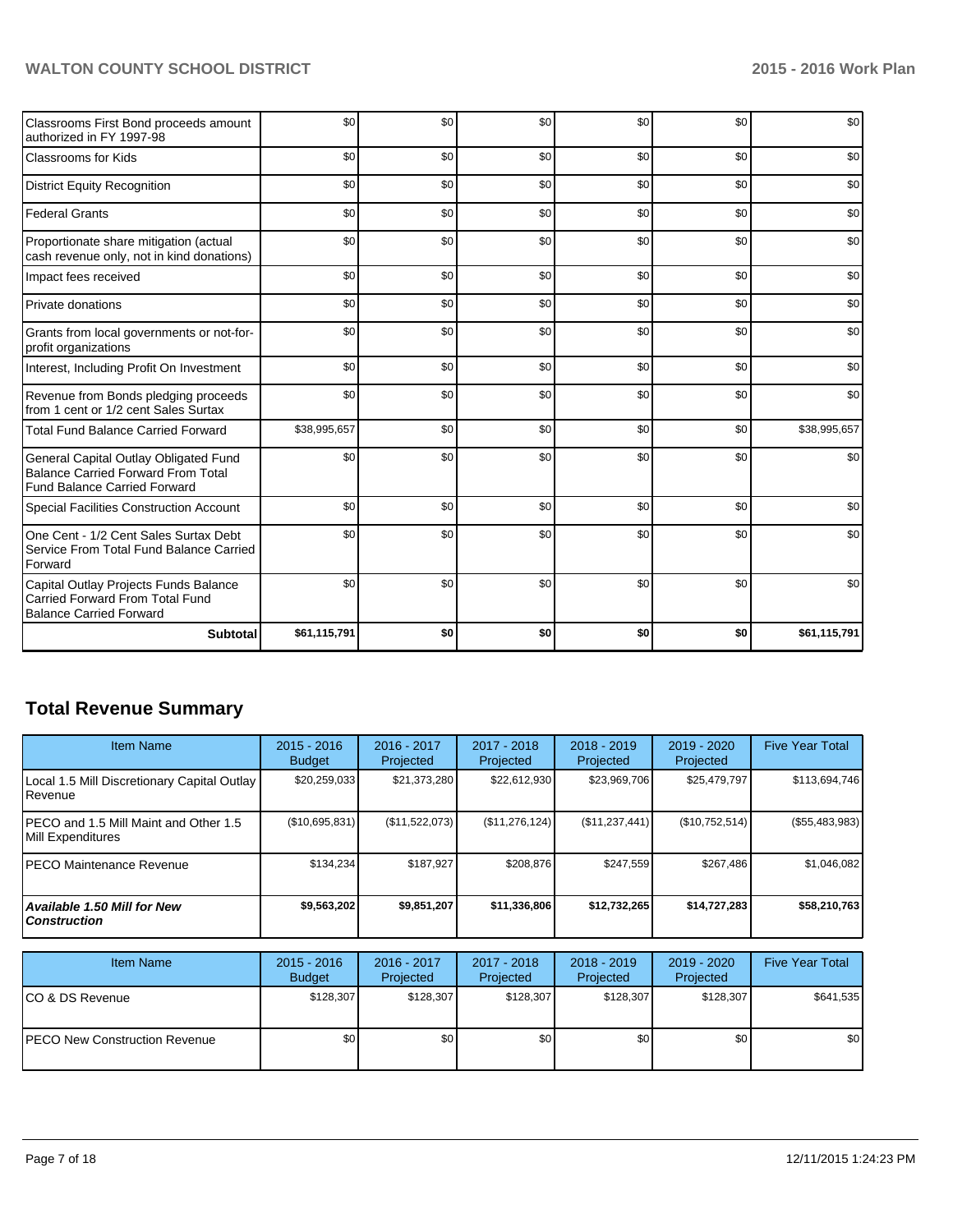| <b>IOther/Additional Revenue</b> | \$61,115,791 | \$0 I       | \$0          | \$0          | \$0          | \$61,115,791  |
|----------------------------------|--------------|-------------|--------------|--------------|--------------|---------------|
|                                  |              |             |              |              |              |               |
| <b>Total Additional Revenuel</b> | \$61,244,098 | \$128,307   | \$128,307    | \$128,307    | \$128,307    | \$61,757,326  |
| <b>Total Available Revenue</b>   | \$70,807,300 | \$9,979,514 | \$11.465.113 | \$12,860,572 | \$14.855.590 | \$119,968,089 |

# **Project Schedules**

# **Capacity Project Schedules**

A schedule of capital outlay projects necessary to ensure the availability of satisfactory classrooms for the projected student enrollment in K-12 programs.

| <b>Project Description</b>                            | Location                            |                          | 2015 - 2016 | 2016 - 2017  | 2017 - 2018  | 2018 - 2019    | 2019 - 2020    | Total           | Funded |
|-------------------------------------------------------|-------------------------------------|--------------------------|-------------|--------------|--------------|----------------|----------------|-----------------|--------|
| South Walton High<br>8 Classroom Addition specified   | Location not                        | Planned<br>Cost:         | \$0         | \$300,000    | \$3,000,000  | \$0            | \$0            | \$3,300,000 Yes |        |
|                                                       |                                     | <b>Student Stations:</b> | $\mathbf 0$ | $\mathbf 0$  | 200          | $\mathbf 0$    | $\overline{0}$ | 200             |        |
|                                                       |                                     | <b>Total Classrooms:</b> | $\mathbf 0$ | $\Omega$     | 8            | $\Omega$       | $\Omega$       | 8               |        |
|                                                       |                                     | Gross Sq Ft:             | $\mathbf 0$ | $\mathbf 0$  | 20,000       | $\overline{0}$ | $\Omega$       | 20,000          |        |
| <b>Maude Saunders</b><br>Elementary<br>Classroom Wing | Location not<br>specified           | Planned<br>Cost:         | \$0         | \$0          | \$0          | \$0            | \$350,000      | \$350,000 Yes   |        |
|                                                       |                                     | <b>Student Stations:</b> | $\mathbf 0$ | $\mathbf 0$  | $\Omega$     | $\Omega$       | $\Omega$       | $\Omega$        |        |
|                                                       |                                     | <b>Total Classrooms:</b> | $\mathbf 0$ | $\mathbf 0$  | $\mathbf 0$  | $\mathbf 0$    | $\Omega$       | $\Omega$        |        |
|                                                       |                                     | Gross Sq Ft:             | $\mathbf 0$ | $\Omega$     | $\Omega$     | $\mathbf 0$    | 20,000         | 20,000          |        |
| New Elementary<br><b>School South Walton</b>          | Location not<br>specified           | Planned<br>Cost:         | \$1,100,000 | \$10,000,000 | \$16,000,000 | \$0            | \$0            | \$27,100,000 No |        |
|                                                       |                                     | <b>Student Stations:</b> | $\pmb{0}$   | $\pmb{0}$    | 720          | $\pmb{0}$      | $\overline{0}$ | 720             |        |
|                                                       |                                     | <b>Total Classrooms:</b> | $\mathbf 0$ | 0            | 40           | $\mathbf 0$    | 0              | 40              |        |
|                                                       |                                     | Gross Sq Ft:             | $\mathbf 0$ | $\mathbf 0$  | 80,000       | $\Omega$       | $\Omega$       | 80,000          |        |
| Computer<br>Lab/Classroom                             | <b>PAXTON SENIOR</b><br><b>HIGH</b> | Planned<br>Cost:         | \$0         | \$0          | \$0          | \$0            | \$1,500,000    | \$1,500,000 No  |        |
|                                                       |                                     | <b>Student Stations:</b> | $\pmb{0}$   | $\mathbf 0$  | $\pmb{0}$    | $\mathbf 0$    | 25             | 25              |        |
|                                                       |                                     | <b>Total Classrooms:</b> | $\Omega$    | $\Omega$     | $\Omega$     | $\Omega$       |                |                 |        |
|                                                       |                                     | Gross Sq Ft:             | $\mathbf 0$ | $\mathbf 0$  | $\mathbf 0$  | $\pmb{0}$      | 1,000          | 1,000           |        |
| Classroom Wing                                        | <b>FREEPORT</b><br>ELEMENTARY       | Planned<br>Cost:         | \$650,000   | \$0          | \$0          | \$0            | \$0            | \$650,000 No    |        |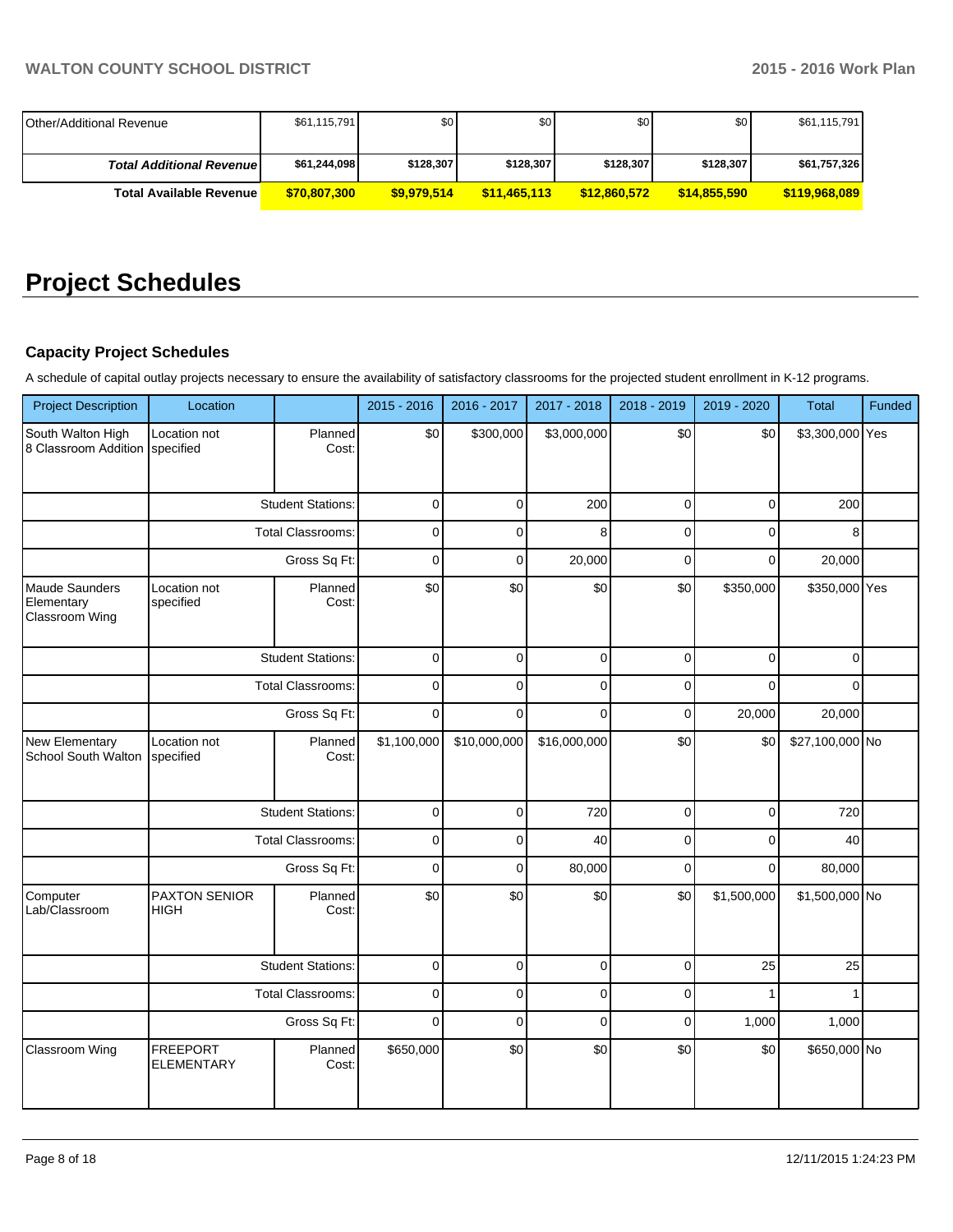|                           |                                        | <b>Student Stations:</b> | 160       | 0        | 0           | 0        | 0        | 160             |  |
|---------------------------|----------------------------------------|--------------------------|-----------|----------|-------------|----------|----------|-----------------|--|
|                           |                                        | <b>Total Classrooms:</b> | 8         | 0        | $\Omega$    | $\Omega$ | $\Omega$ | 8               |  |
|                           |                                        | Gross Sq Ft:             | 20,000    | 0        | 0           | 0        | 0        | 20,000          |  |
| 12 Classroom Pre-K<br>Pod | VAN R BUTLER<br><b>ELEMENTARY</b>      | Planned<br>Cost:         | \$193,424 | \$0      | \$0         | \$0      | \$0      | \$193,424 No    |  |
|                           |                                        | <b>Student Stations:</b> | 16        | $\Omega$ | $\mathbf 0$ | 0        | 0        | 16              |  |
|                           |                                        | <b>Total Classrooms:</b> | 12        | U        | $\Omega$    | $\Omega$ | 0        | 12              |  |
|                           |                                        | Gross Sq Ft:             | 16,000    | $\Omega$ | 0           | $\Omega$ | 0        | 16,000          |  |
| Portable Classroom        | <b>BAY ELEMENTARY</b><br><b>SCHOOL</b> | Planned<br>Cost:         | \$393     | \$0      | \$0         | \$0      | \$0      | \$393 No        |  |
|                           |                                        | <b>Student Stations:</b> | 18        | $\Omega$ | $\Omega$    | $\Omega$ | 0        | 18 <sup>1</sup> |  |
|                           |                                        | <b>Total Classrooms:</b> |           | U        | $\Omega$    | U        | $\Omega$ |                 |  |
|                           |                                        | Gross Sq Ft:             | 1,200     | $\Omega$ | 0           | 0        | 0        | 1,200           |  |
|                           |                                        |                          |           |          |             |          |          |                 |  |

| <b>Planned Cost:</b>       | \$1,943,817 | \$10,300,000 | \$19,000,000 | \$٥ | \$1,850,000 | \$33,093,817 |
|----------------------------|-------------|--------------|--------------|-----|-------------|--------------|
| <b>Student Stations: I</b> | 194         |              | 920          |     | 25          | 1,139        |
| <b>Total Classrooms:</b>   | 21          |              | 48           |     |             | 70           |
| Gross Sq Ft:               | 37,200      |              | 100,000      |     | 21,000      | 158,200      |

# **Other Project Schedules**

Major renovations, remodeling, and additions of capital outlay projects that do not add capacity to schools.

| <b>Project Description</b>                                                         | Location                                              | $2015 - 2016$<br><b>Actual Budget</b> | 2016 - 2017<br>Projected | 2017 - 2018<br>Projected | 2018 - 2019<br>Projected | 2019 - 2020<br>Projected | Total            | Funded |
|------------------------------------------------------------------------------------|-------------------------------------------------------|---------------------------------------|--------------------------|--------------------------|--------------------------|--------------------------|------------------|--------|
| <b>Freeport Middle School</b><br>Renovations/Site<br>Improvements                  | Location not specified                                | \$0                                   | \$0                      | \$0                      | \$0                      | \$1,000,000              | \$1,000,000 Yes  |        |
| <b>New Construction/Renovation</b>                                                 | <b>WALTON MIDDLE</b>                                  | \$12,000,000                          | \$18,000,000             | \$0                      | \$0                      | \$0                      | \$30,000,000 Yes |        |
| Walton Athletic Field<br>Improvements with carry-<br>forward funds from new school | <b>WALTON COUNTY</b><br>SENIOR (NEW)                  | \$2,000,000                           | \$2,000,000              | \$0                      | \$0                      | \$0                      | \$4,000,000 Yes  |        |
| Campus Master Planning --<br><b>A&amp;E Services</b>                               | Location not specified                                | \$350,000                             | \$350,000                | \$400,000                | \$400,000                | \$400,000                | \$1,900,000 Yes  |        |
| <b>Freeport HS Transportation</b><br>Site                                          | TRANSPORTATION,<br>MAINTENANCE, &<br><b>WAREHOUSE</b> | \$2,000,000                           | \$2,000,000              | \$0                      | \$0                      | \$0                      | \$4,000,000 Yes  |        |
| Technology Upgrades<br>Districtwide                                                | Location not specified                                | \$2,300,000                           | \$1,000,000              | \$1,000,000              | \$1,000,000              | \$1,000,000              | \$6,300,000 Yes  |        |
| Renovation                                                                         | <b>BAY ELEMENTARY</b><br><b>SCHOOL</b>                | \$800,000                             | \$0                      | \$0                      | \$0                      | \$0                      | \$800,000 No     |        |
| Athletic<br>Bathrooms/Concessions                                                  | <b>Emerald Coast Middle</b><br>School (New)           | \$100,000                             | \$0                      | \$0                      | \$0                      | \$0                      | \$100,000 No     |        |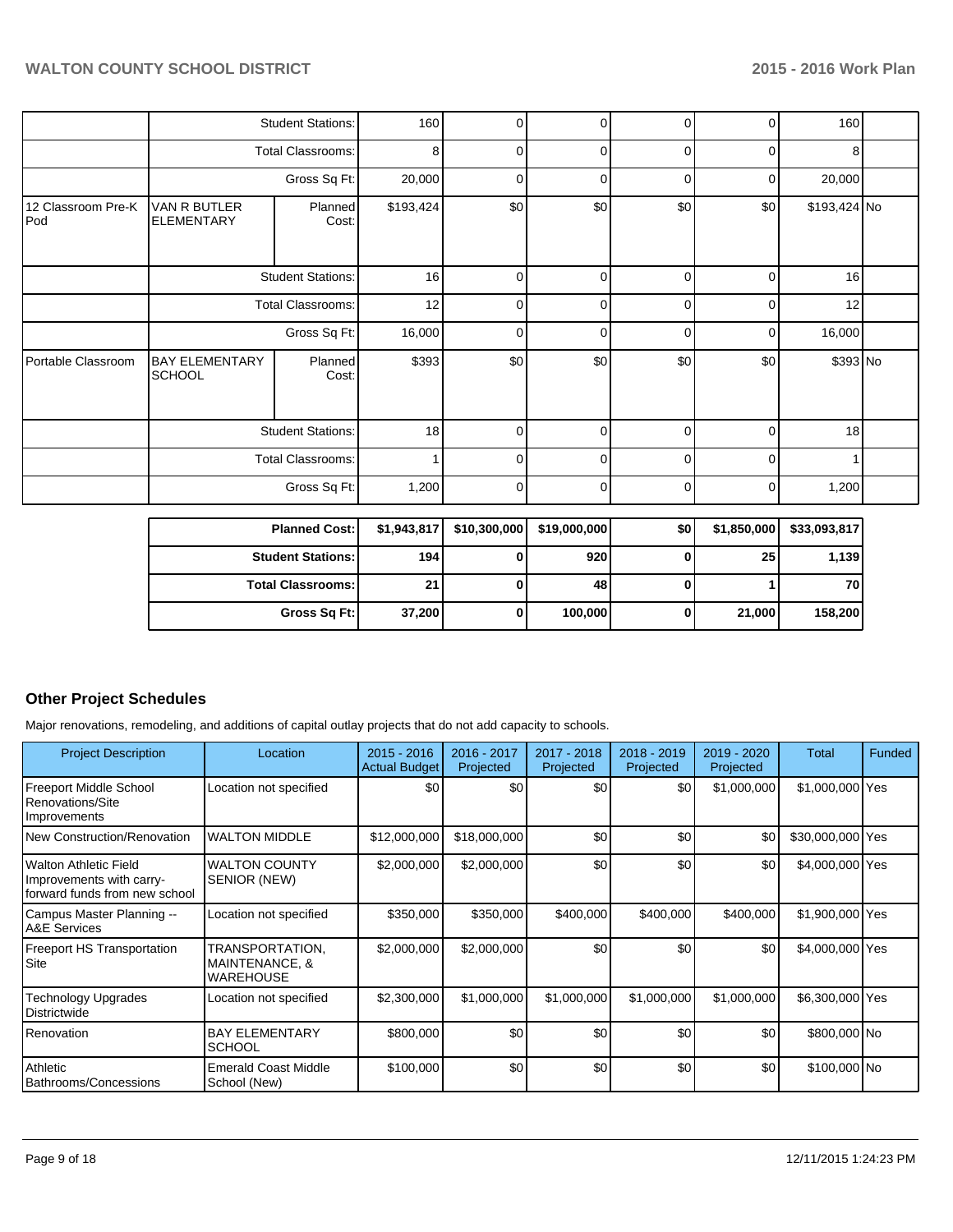|                                                     |                                       | \$20,350,000 | \$24,350,000 | \$1,900,000 | \$1,900,000 | \$2,900,000      | \$51,400,000   |  |
|-----------------------------------------------------|---------------------------------------|--------------|--------------|-------------|-------------|------------------|----------------|--|
| Safety/Security Upgrades                            | Location not specified                | \$700,000    | \$1,000,000  | \$500,000   | \$500,000   | \$500,000        | \$3,200,000 No |  |
| New Addition FFE, Tech, and<br>Playground Equipment | <b>FREEPORT</b><br><b>IELEMENTARY</b> | \$100,000    | \$0I         | \$0         | \$OI        | \$0 <sub>1</sub> | \$100,000 No   |  |

### **Additional Project Schedules**

Any projects that are not identified in the last approved educational plant survey.

Nothing reported for this section.

# **Non Funded Growth Management Project Schedules**

Schedule indicating which projects, due to planned development, that CANNOT be funded from current revenues projected over the next five years.

Nothing reported for this section.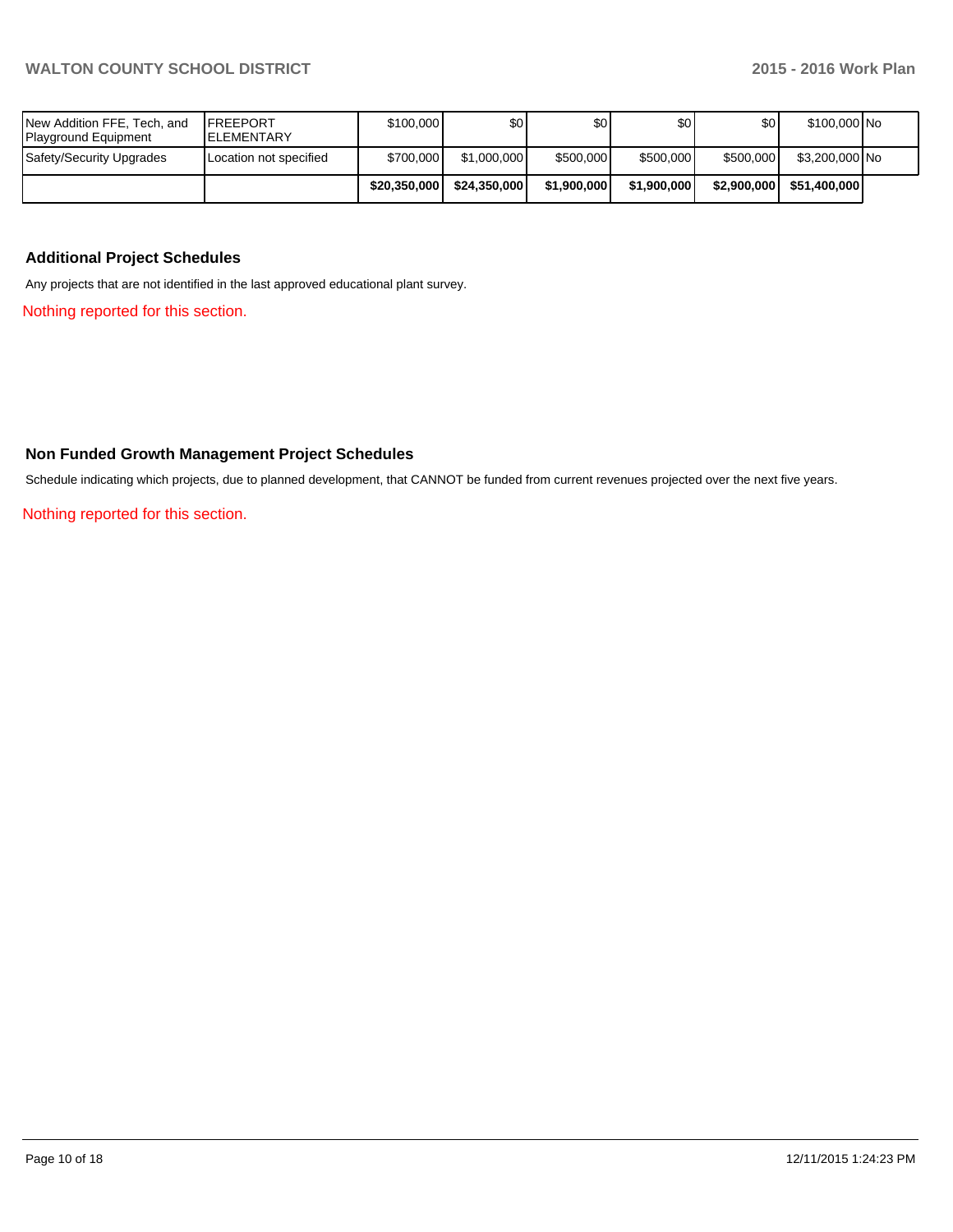# **Capacity Tracking**

| Location                                             | $2015 -$<br><b>2016 Satis.</b><br>Stu. Sta. | Actual<br>$2015 -$<br>2016 FISH<br>Capacity | Actual<br>$2014 -$<br>2015<br><b>COFTE</b> | # Class<br>Rooms | Actual<br>Average<br>$2015 -$<br>2016 Class<br><b>Size</b> | Actual<br>$2015 -$<br>2016<br><b>Utilization</b> | <b>New</b><br>Stu.<br>Capacity | <b>New</b><br>Rooms to<br>be<br>Added/Re<br>moved | Projected<br>$2019 -$<br>2020<br><b>COFTE</b> | Projected<br>$2019 -$<br>2020<br><b>Utilization</b> | Projected<br>$2019 -$<br>2020 Class<br><b>Size</b> |
|------------------------------------------------------|---------------------------------------------|---------------------------------------------|--------------------------------------------|------------------|------------------------------------------------------------|--------------------------------------------------|--------------------------------|---------------------------------------------------|-----------------------------------------------|-----------------------------------------------------|----------------------------------------------------|
| <b>WEST DEFUNIAK</b><br><b>ELEMENTARY</b>            | 716                                         | 716                                         | 662                                        | 38               | 17                                                         | 92.00 %                                          | $\Omega$                       | $\Omega$                                          | 709                                           | 99.00 %                                             | 19                                                 |
| <b>PAXTON SENIOR HIGH</b>                            | 959                                         | 863                                         | 687                                        | 44               | 16                                                         | 80.00 %                                          | $\Omega$                       | $\Omega$                                          | 736                                           | 85.00 %                                             | 17                                                 |
| <b>FREEPORT MIDDLE</b>                               | 756                                         | 680                                         | 459                                        | 32               | 14                                                         | 68.00 %                                          | $\Omega$                       | $\Omega$                                          | 513                                           | 75.00 %                                             | 16                                                 |
| <b>BAY ELEMENTARY</b><br><b>SCHOOL</b>               | 394                                         | 394                                         | 329                                        | 21               | 16                                                         | 84.00 %                                          | $\Omega$                       | $\Omega$                                          | 456                                           | 116.00%                                             | 22                                                 |
| <b>WALTON MIDDLE</b>                                 | 384                                         | $\Omega$                                    | $\Omega$                                   | 18               | $\Omega$                                                   | 0.00%                                            | 818                            | 34                                                | 661                                           | 81.00%                                              | 13                                                 |
| Walton Institute for<br><b>Student Education</b>     | 938                                         | 844                                         | 654                                        | 38               | 17                                                         | 78.00 %                                          | $\Omega$                       | $\Omega$                                          | 118                                           | 14.00 %                                             | 3                                                  |
| <b>MAUDE SAUNDERS</b><br><b>ELEMENTARY</b>           | 966                                         | 966                                         | 702                                        | 55               | 13                                                         | 73.00 %                                          | $\Omega$                       | $\Omega$                                          | 710                                           | 73.00 %                                             | 13                                                 |
| <b>FREEPORT</b><br><b>ELEMENTARY</b>                 | 841                                         | 841                                         | 614                                        | 44               | 14                                                         | 73.00 %                                          | 160                            | 8                                                 | 868                                           | 87.00 %                                             | 17                                                 |
| <b>WALTON CAREER</b><br>DEVELOPMENT<br><b>CENTER</b> | 233                                         | 279                                         | 41                                         | 14               | $\overline{3}$                                             | 15.00 %                                          | $\Omega$                       | $\Omega$                                          | $\Omega$                                      | 0.00%                                               | $\Omega$                                           |
| VAN R BUTLER<br><b>ELEMENTARY</b>                    | 1,220                                       | 1,220                                       | 940                                        | 63               | 15                                                         | 77.00 %                                          | $\Omega$                       | $\Omega$                                          | 1,158                                         | 95.00 %                                             | 18                                                 |
| <b>FREEPORT SENIOR</b><br><b>HIGH</b>                | 741                                         | 592                                         | 352                                        | 29               | 12                                                         | 59.00 %                                          | $\Omega$                       | $\Omega$                                          | 405                                           | 68.00%                                              | 14                                                 |
| SOUTH WALTON HIGH<br><b>SCHOOL</b>                   | 739                                         | 591                                         | 555                                        | 29               | 19                                                         | 94.00 %                                          | 176                            | 8                                                 | 734                                           | 96.00 %                                             | 20                                                 |
| MOSSY HEAD SCHOOL                                    | 549                                         | 549                                         | 342                                        | 29               | 12                                                         | 62.00 %                                          | $\Omega$                       | $\Omega$                                          | 375                                           | 68.00%                                              | 13                                                 |
| <b>WALTON COUNTY</b><br>SENIOR (NEW)                 | 1,070                                       | 909                                         | 633                                        | 45               | 14                                                         | 70.00 %                                          | $\Omega$                       | $\Omega$                                          | 655                                           | 72.00%                                              | 15                                                 |
| <b>Emerald Coast Middle</b><br>School (New)          | 1,020                                       | 918                                         | 760                                        | 45               | 17                                                         | 83.00 %                                          | $\Omega$                       | $\Omega$                                          | 899                                           | 98.00 %                                             | 20                                                 |
|                                                      | 11,526                                      | 10,362                                      | 7,731                                      | 544              | 14                                                         | 74.61 %                                          | 1,154                          | 50                                                | 8,997                                         | 78.13%                                              | 15                                                 |

The COFTE Projected Total (8,997) for 2019 - 2020 must match the Official Forecasted COFTE Total (8,996 ) for 2019 - 2020 before this section can be completed. In the event that the COFTE Projected Total does not match the Official forecasted COFTE, then the Balanced Projected COFTE Table should be used to balance COFTE.

| Projected COFTE for 2019 - 2020 |       |  |  |  |  |  |
|---------------------------------|-------|--|--|--|--|--|
| Elementary (PK-3)               | 3,007 |  |  |  |  |  |
| Middle (4-8)                    | 3,719 |  |  |  |  |  |
|                                 |       |  |  |  |  |  |

| <b>Grade Level Type</b> | <b>Balanced Projected</b><br>COFTE for 2019 - 2020 |
|-------------------------|----------------------------------------------------|
| Elementary (PK-3)       |                                                    |
| Middle (4-8)            |                                                    |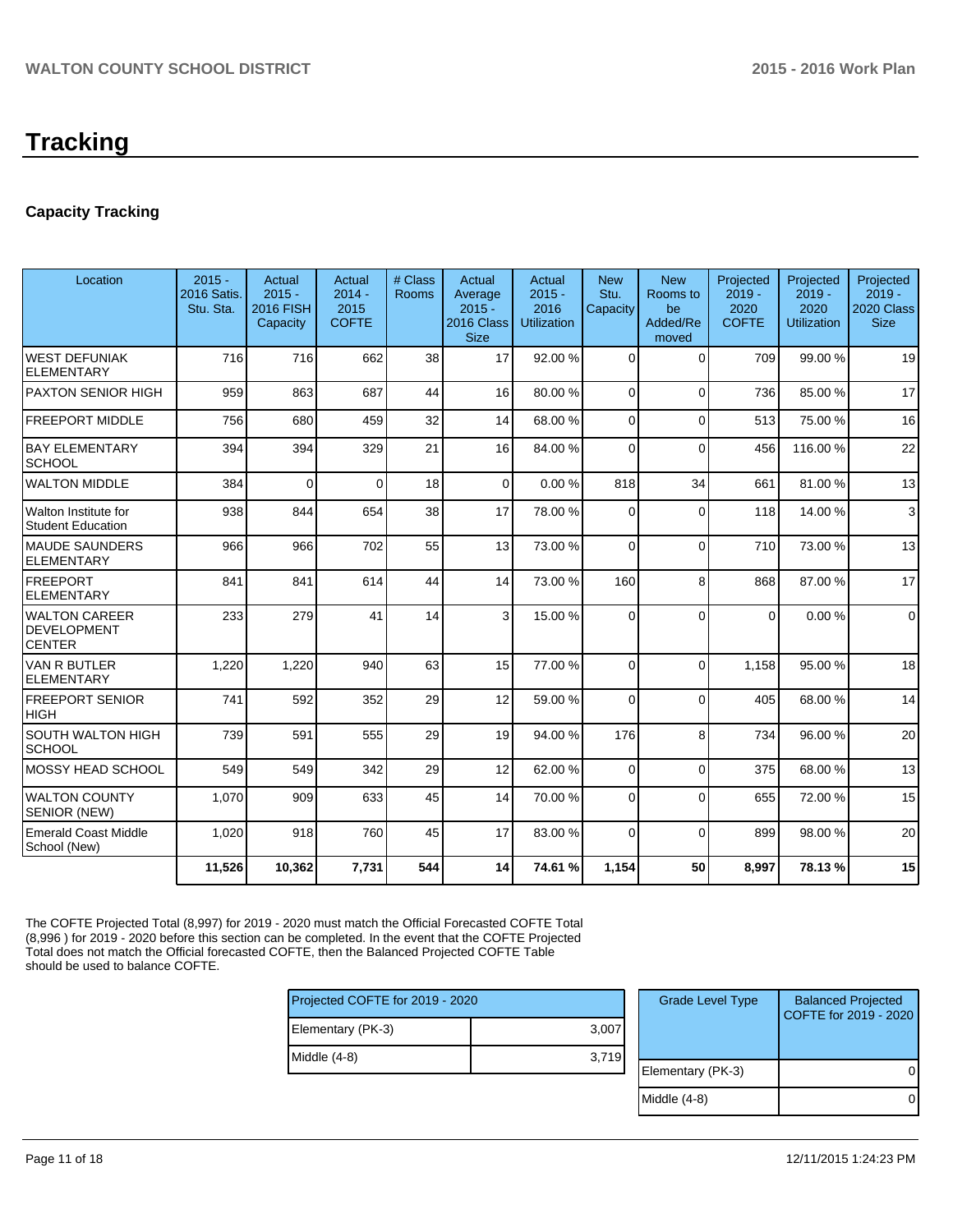| High (9-12) | 2,271 | High (9-12) |       |
|-------------|-------|-------------|-------|
|             | 8,996 |             | 8,997 |

#### **Relocatable Replacement**

Number of relocatable classrooms clearly identified and scheduled for replacement in the school board adopted financially feasible 5-year district work program.

| Location                               | 2015 - 2016   2016 - 2017   2017 - 2018   2018 - 2019   2019 - 2020 |     |    | Year 5 Total    |
|----------------------------------------|---------------------------------------------------------------------|-----|----|-----------------|
| IMAUDE SAUNDERS ELEMENTARY             |                                                                     | 1 າ |    | 12 I            |
| IVAN R BUTLER ELEMENTARY               |                                                                     |     | 12 | 12 I            |
| <b>Total Relocatable Replacements:</b> |                                                                     | 12  | 12 | 24 <sup>1</sup> |

### **Charter Schools Tracking**

Information regarding the use of charter schools.

| Location-Type                                   | # Relocatable<br>units or<br>permanent<br>classrooms | Owner             | <b>Year Started or I</b><br>Scheduled | Student<br><b>Stations</b> | <b>Students</b><br>Enrolled | Years in<br>Contract | <b>Total Charter</b><br><b>Students</b><br>projected for<br>2019 - 2020 |
|-------------------------------------------------|------------------------------------------------------|-------------------|---------------------------------------|----------------------------|-----------------------------|----------------------|-------------------------------------------------------------------------|
| Walton Academy DeFuniak<br>Springs              |                                                      | 14 PRIVATE        | 1999                                  | 300                        | 200                         |                      | 275                                                                     |
| Chatauqua Learn and Serve,<br>DeFuniak Springs  |                                                      | <b>I PRIVATE</b>  | 2011                                  | 18                         |                             |                      | 10 <sub>l</sub>                                                         |
| Seaside Neighborhood School,<br><b>S</b> easide |                                                      | 21 <b>PRIVATE</b> | 1996                                  | 525                        | 280                         | 15                   | 520                                                                     |
|                                                 | 36                                                   |                   |                                       | 8431                       | 485                         |                      | 805                                                                     |

# **Special Purpose Classrooms Tracking**

The number of classrooms that will be used for certain special purposes in the current year, by facility and type of classroom, that the district will, 1), not use for educational purposes, and 2), the co-teaching classrooms that are not open plan classrooms and will be used for educational purposes.

| School<br><b>School Type</b>         |                    | # of Elementary<br>K-3 Classrooms | # of Middle 4-8<br><b>Classrooms</b> | # of High $9-12$<br><b>Classrooms</b> | # of $ESE$<br><b>Classrooms</b> | # of Combo<br><b>Classrooms</b> | Total<br>Classrooms |
|--------------------------------------|--------------------|-----------------------------------|--------------------------------------|---------------------------------------|---------------------------------|---------------------------------|---------------------|
| <b>Total Educational Classrooms:</b> |                    |                                   |                                      |                                       |                                 |                                 |                     |
| School                               | <b>School Type</b> | # of Elementary<br>K-3 Classrooms | # of Middle 4-8<br><b>Classrooms</b> | # of High $9-12$<br><b>Classrooms</b> | # of $ESE$<br><b>Classrooms</b> | # of Combo<br><b>Classrooms</b> | Total<br>Classrooms |
| <b>Total Co-Teaching Classrooms:</b> |                    |                                   |                                      |                                       |                                 |                                 |                     |

#### **Infrastructure Tracking**

**Necessary offsite infrastructure requirements resulting from expansions or new schools. This section should include infrastructure information related to capacity project schedules and other project schedules (Section 4).**

The expansions of existing schools and the addition of new schools over the next five years will need no new offsite infrastructure work.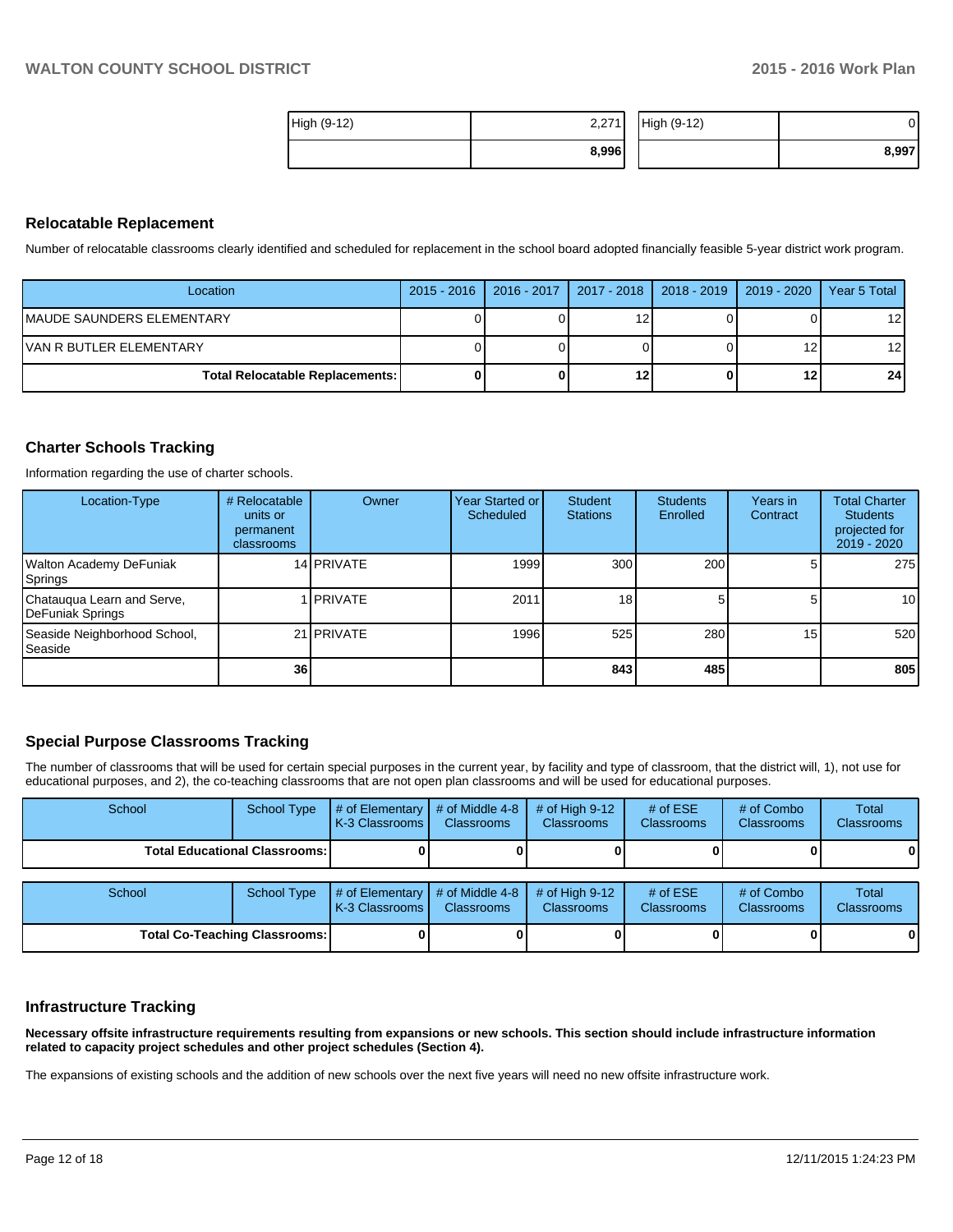**Proposed location of planned facilities, whether those locations are consistent with the comprehensive plans of all affected local governments, and recommendations for infrastructure and other improvements to land adjacent to existing facilities. Provisions of 1013.33(12), (13) and (14) and 1013.36 must be addressed for new facilities planned within the 1st three years of the plan (Section 5).**

The new transportation facility in Freeport and the new elementary school in South Walton are consistent with the comprehensive plans of all affected local governments.

**Consistent with Comp Plan?** Yes

#### **Net New Classrooms**

The number of classrooms, by grade level and type of construction, that were added during the last fiscal year.

| List the net new classrooms added in the 2014 - 2015 fiscal year.                                                                                       |                                                                                                                                |    | Ivear. |    | List the net new classrooms to be added in the 2015 - 2016 fiscal      |                            |                                |                        |
|---------------------------------------------------------------------------------------------------------------------------------------------------------|--------------------------------------------------------------------------------------------------------------------------------|----|--------|----|------------------------------------------------------------------------|----------------------------|--------------------------------|------------------------|
| "Classrooms" is defined as capacity carrying classrooms that are added to increase<br>capacity to enable the district to meet the Class Size Amendment. |                                                                                                                                |    |        |    | Totals for fiscal year 2015 - 2016 should match totals in Section 15A. |                            |                                |                        |
| Location                                                                                                                                                | $2014 - 2015$ #<br>$2014 - 2015 \#$<br>$2014 - 2015$ #<br>$2014 - 2015$<br><b>Modular</b><br>Relocatable<br>Permanent<br>Total |    |        |    | $2015 - 2016$ #<br>Permanent                                           | $2015 - 2016$ #<br>Modular | $2015 - 2016$ #<br>Relocatable | $2015 - 2016$<br>Total |
| Elementary (PK-3)                                                                                                                                       |                                                                                                                                |    |        |    |                                                                        |                            |                                | 17                     |
| Middle (4-8)                                                                                                                                            |                                                                                                                                |    |        |    |                                                                        |                            |                                |                        |
| High (9-12)                                                                                                                                             |                                                                                                                                |    |        |    | 0                                                                      |                            |                                |                        |
|                                                                                                                                                         |                                                                                                                                | 12 |        | 13 |                                                                        | 12                         |                                | 21                     |

#### **Relocatable Student Stations**

Number of students that will be educated in relocatable units, by school, in the current year, and the projected number of students for each of the years in the workplan.

| <b>Site</b>                            | $2015 - 2016$   | 2016 - 2017 | 2017 - 2018 | 2018 - 2019 | $2019 - 2020$ | 5 Year Average |
|----------------------------------------|-----------------|-------------|-------------|-------------|---------------|----------------|
| VAN R BUTLER ELEMENTARY                | 36 <sup>1</sup> | 252         | 252         | 252         |               | 158            |
| IFREEPORT SENIOR HIGH                  | 01              | 0           | 0           | $\Omega$    | 0             | $\overline{0}$ |
| ISOUTH WALTON HIGH SCHOOL              | ΩI              | n           | $\Omega$    | $\Omega$    | ŋ             | $\overline{0}$ |
| <b>IWEST DEFUNIAK ELEMENTARY</b>       | 54              | 54          | 54          | 54          | 54            | 54             |
| <b>FREEPORT ELEMENTARY</b>             | 54              | U           | 0           | $\Omega$    | 0             | 11             |
| IWALTON CAREER DEVELOPMENT CENTER      | 12              | 12          | 12          | 12          | 12            | 12             |
| PAXTON SENIOR HIGH                     | 52              | 43          | 43          | 43          | 43            | 45             |
| IFREEPORT MIDDLE                       | 24              | 24          | 24          | 24          | 24            | 24             |
| <b>IBAY ELEMENTARY SCHOOL</b>          | 108             | 108         | 108         | 108         | $\Omega$      | 86             |
| <b>IWALTON MIDDLE</b>                  | $\Omega$        | 0           | 0           | $\Omega$    | 0             | $\overline{0}$ |
| Walton Institute for Student Education | 0               | U           | $\Omega$    | $\Omega$    | 0             | $\overline{0}$ |
| IMAUDE SAUNDERS ELEMENTARY             | 144             | 234         | 18          | 18          | 18            | 86             |
| IMOSSY HEAD SCHOOL                     | 0               | 0           | $\Omega$    | $\Omega$    | 0             | $\overline{0}$ |
| <b>WALTON COUNTY SENIOR (NEW)</b>      |                 |             | 0           | $\Omega$    |               | $\overline{0}$ |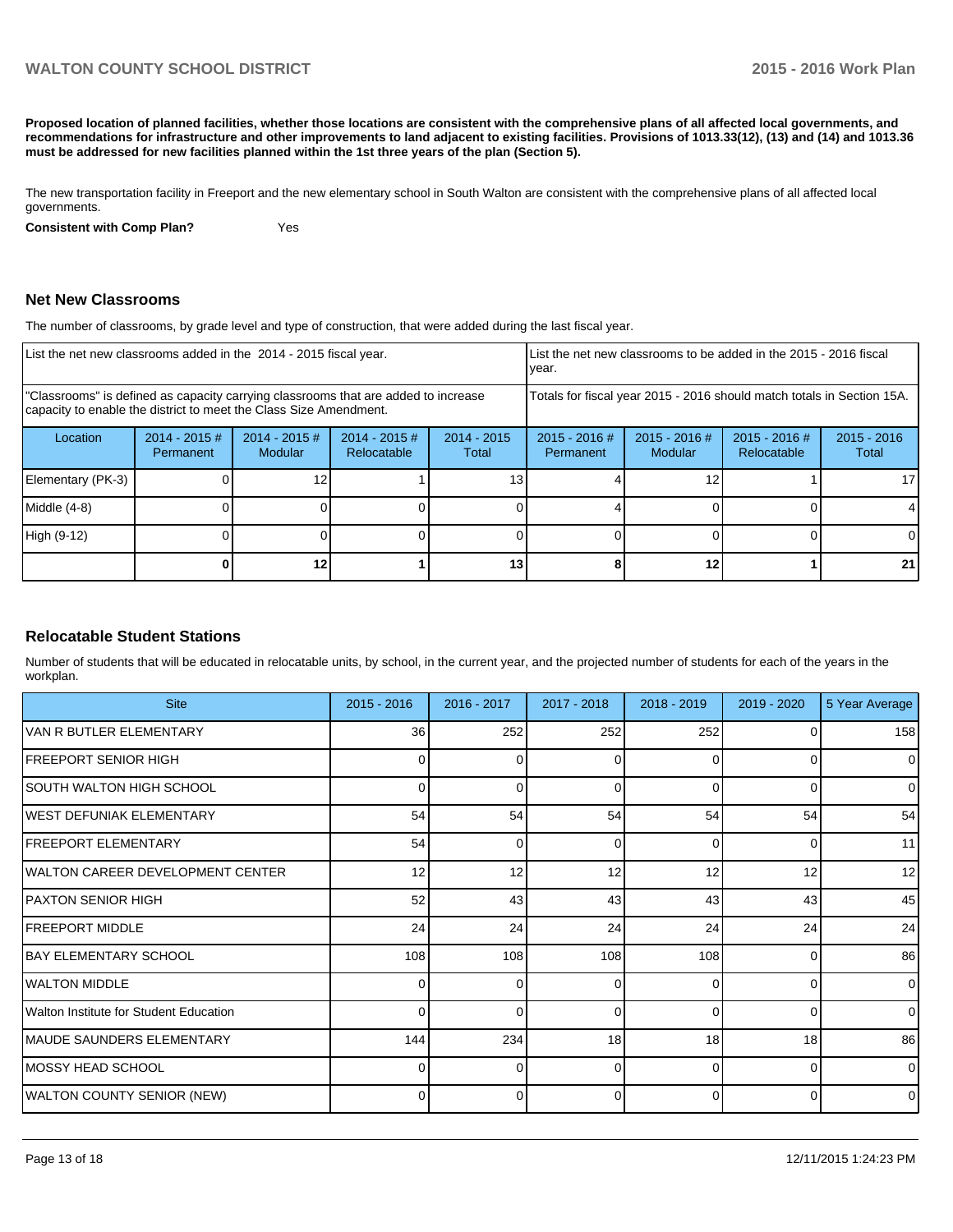| Emerald Coast Middle School (New)                 |       |       |       |       |       | $\overline{0}$ |
|---------------------------------------------------|-------|-------|-------|-------|-------|----------------|
| Totals for WALTON COUNTY SCHOOL DISTRICT          |       |       |       |       |       |                |
| Total students in relocatables by year.           | 484   | 727   | 511   | 511   | 151   | 4771           |
| Total number of COFTE students projected by year. | 7,969 | 8,211 | 8,456 | 8,744 | 8,996 | 8,475          |
| Percent in relocatables by year.                  | 6%    | 9%    | 6%    | 6%    | 2%    | 6 %            |

#### **Leased Facilities Tracking**

Exising leased facilities and plans for the acquisition of leased facilities, including the number of classrooms and student stations, as reported in the educational plant survey, that are planned in that location at the end of the five year workplan.

| Location                         | # of Leased<br>Classrooms 2015 -<br>2016 | <b>FISH Student</b><br><b>Stations</b> | Owner                        | # of Leased<br>Classrooms 2019 -<br>2020 | <b>FISH Student</b><br><b>Stations</b> |
|----------------------------------|------------------------------------------|----------------------------------------|------------------------------|------------------------------------------|----------------------------------------|
| <b>IPAXTON SENIOR HIGH</b>       |                                          |                                        | 18 Touax Modular<br>Bldg.    |                                          | 36 <sup>1</sup>                        |
| <b>IBAY ELEMENTARY SCHOOL</b>    |                                          |                                        | 18 Touax Modular<br>Bldg.    |                                          | $\overline{0}$                         |
| <b>MAUDE SAUNDERS ELEMENTARY</b> | 10 <sub>1</sub>                          |                                        | 154 Touax Modular<br>Bldg.   |                                          | 18 <sup>l</sup>                        |
| <b>IFREEPORT ELEMENTARY</b>      |                                          |                                        | 54 Vanguard Modular<br>Bldg. |                                          | $\overline{0}$                         |
| IVAN R BUTLER ELEMENTARY         | 12 <sub>1</sub>                          |                                        | 190 Touax Modular<br>Bldg.   |                                          | $\overline{0}$                         |
|                                  | 27                                       | 434                                    |                              |                                          | 54                                     |

#### **Failed Standard Relocatable Tracking**

Relocatable units currently reported by school, from FISH, and the number of relocatable units identified as 'Failed Standards'.

Nothing reported for this section.

# **Planning**

#### **Class Size Reduction Planning**

**Plans approved by the school board that reduce the need for permanent student stations such as acceptable school capacity levels, redistricting, busing, year-round schools, charter schools, magnet schools, public-private partnerships, multitrack scheduling, grade level organization, block scheduling, or other alternatives.**

The District anticipates continuing growth in its student population over the next five years and does not anticipate reducing permanent student stations over the next five years.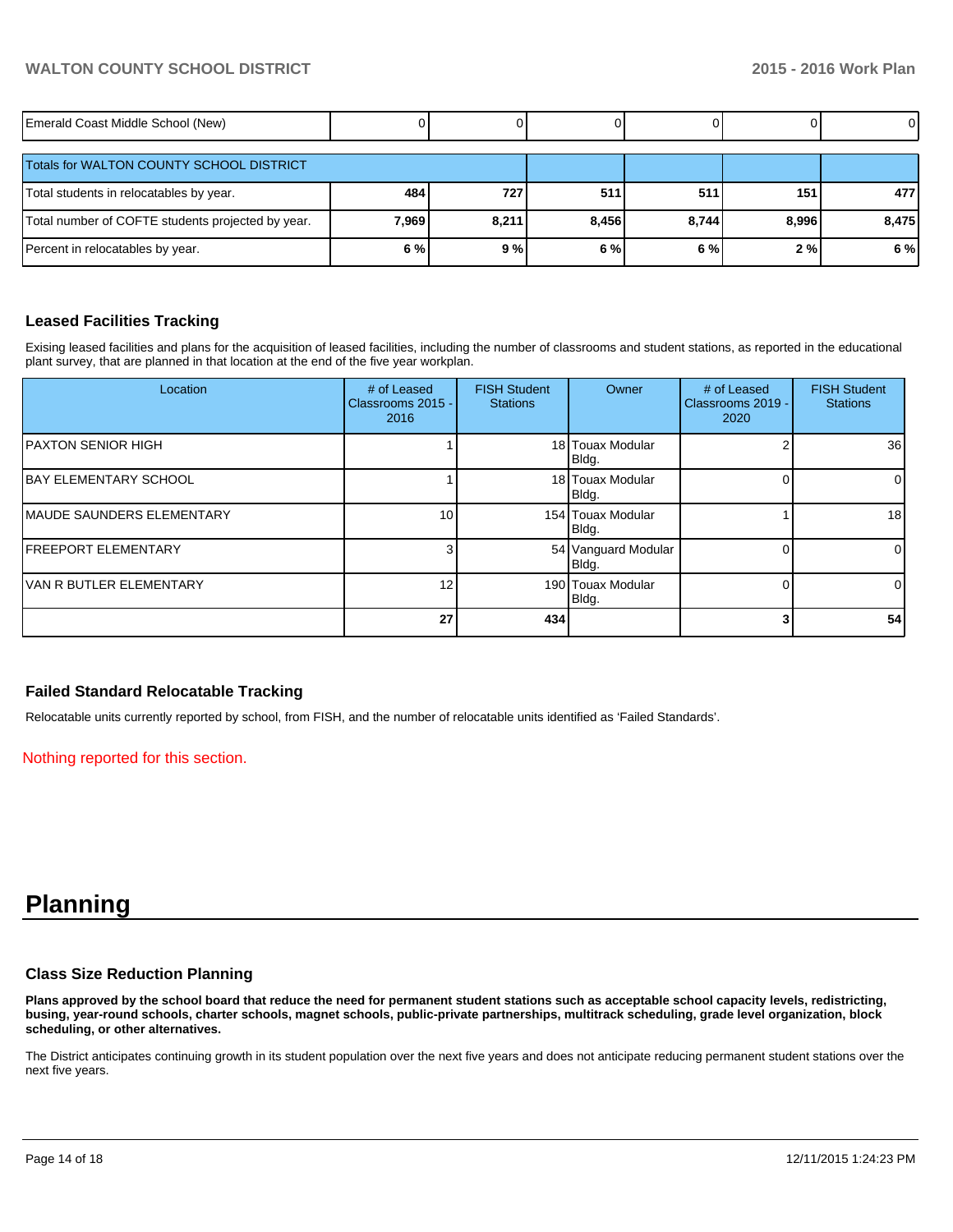# **School Closure Planning**

#### **Plans for the closure of any school, including plans for disposition of the facility or usage of facility space, and anticipated revenues.**

The District does not plan to close any of its schools over the next five years.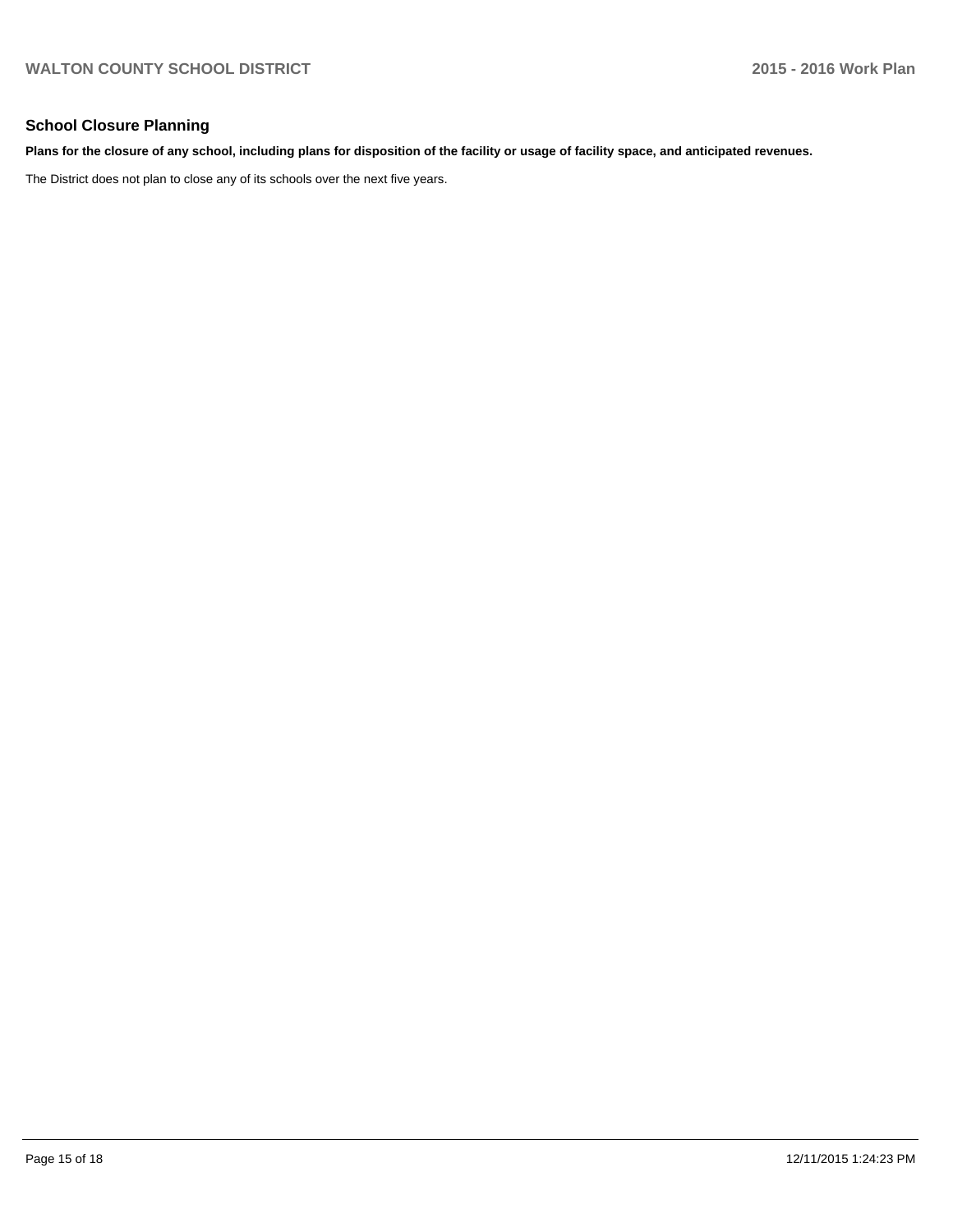# **Long Range Planning**

#### **Ten-Year Maintenance**

District projects and locations regarding the projected need for major renovation, repair, and maintenance projects within the district in years 6-10 beyond the projects plans detailed in the five years covered by the work plan.

Nothing reported for this section.

#### **Ten-Year Capacity**

Schedule of capital outlay projects projected to ensure the availability of satisfactory student stations for the projected student enrollment in K-12 programs for the future 5 years beyond the 5-year district facilities work program.

Nothing reported for this section.

#### **Ten-Year Planned Utilization**

Schedule of planned capital outlay projects identifying the standard grade groupings, capacities, and planned utilization rates of future educational facilities of the district for both permanent and relocatable facilities.

| <b>Grade Level Projections</b>  | <b>FISH</b><br>Student<br><b>Stations</b> | Actual 2014 -<br>2015 FISH<br>Capacity | Actual<br>$2014 -$<br>2015<br><b>COFTE</b> | Actual 2014 - 2015<br><b>Utilization</b> | Actual 2015 - 2016 / 2024 - 2025 new<br>Student Capacity to be added/removed | Projected 2024<br>2025 COFTE | $-$ Projected 2024 -<br>2025 Utilization |
|---------------------------------|-------------------------------------------|----------------------------------------|--------------------------------------------|------------------------------------------|------------------------------------------------------------------------------|------------------------------|------------------------------------------|
| Elementary - District<br>Totals | 3,228                                     | 3,228                                  | 3,033.00                                   | $93.96\%$                                | 1.800                                                                        | 4.646                        | 92.40 %                                  |
| Middle - District Totals        | 2.321                                     | 2.089                                  | ا 223.00.                                  | 58.54 %                                  | 750                                                                          | 1.836                        | 64.67%                                   |
| High - District Totals          | 3.374                                     | 2.840                                  | 2.157.00                                   | 75.95 %                                  | 69                                                                           | 2.075                        | 71.33 %                                  |
| Other - ESE, etc                | 893                                       | 348                                    | 114.00                                     | 32.76 %                                  | 125                                                                          | 650                          | 137.42 %                                 |
|                                 | 9,816                                     | 8,505                                  | 6,527.00                                   | 76.74 %                                  | 2.744                                                                        | 9,207                        | 81.85 %                                  |

**Combination schools are included with the middle schools for student stations, capacity, COFTE and utilization purposes because these facilities all have a 90% utilization factor. Use this space to explain or define the grade groupings for combination schools.**

No comments to report.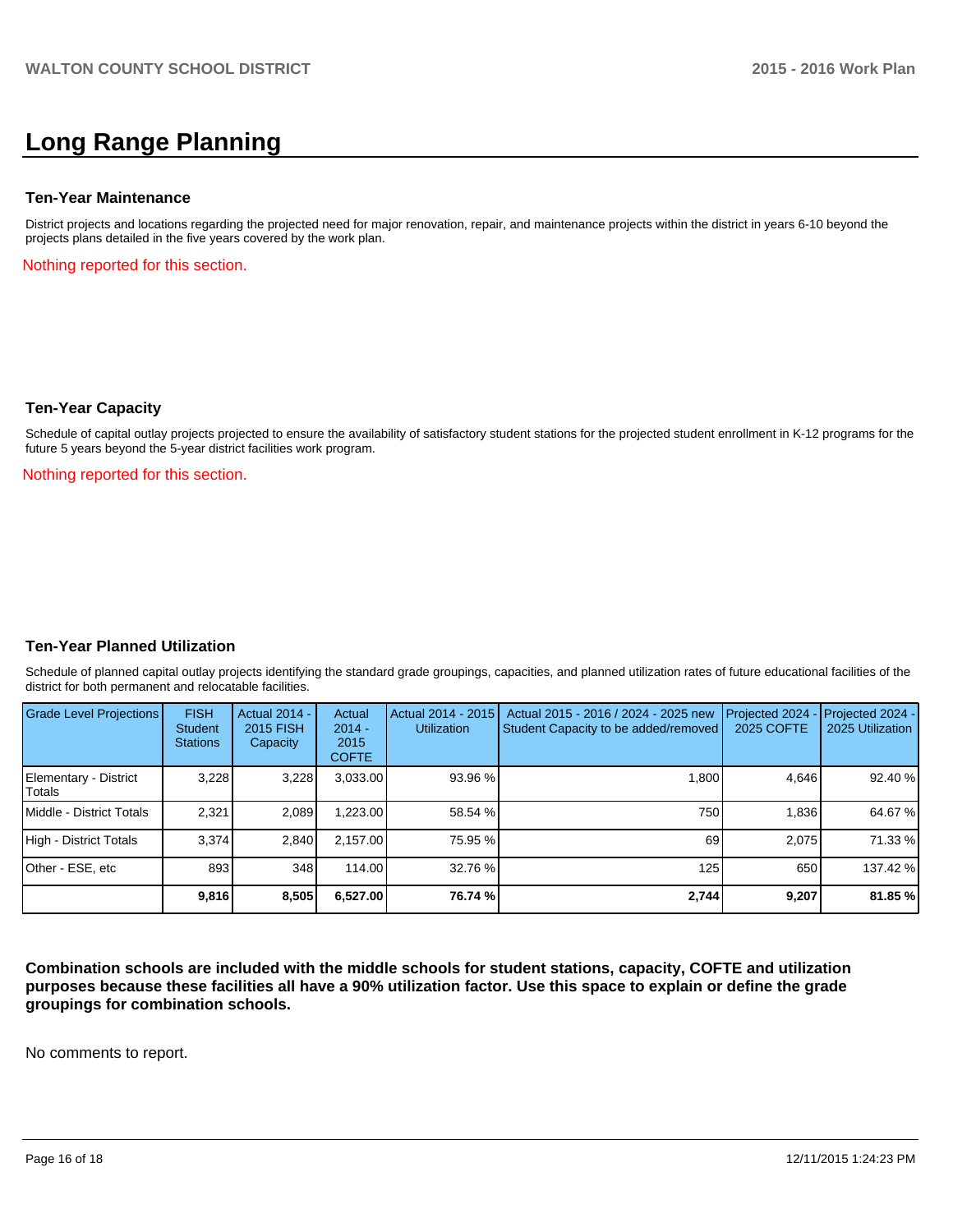#### **Ten-Year Infrastructure Planning**

**Proposed Location of Planned New, Remodeled, or New Additions to Facilities in 06 thru 10 out years (Section 28).**

Nothing reported for this section.

Plans for closure of any school, including plans for disposition of the facility or usage of facility space, and anticipated revenues in the 06 thru 10 out **years (Section 29).**

Nothing reported for this section.

#### **Twenty-Year Maintenance**

District projects and locations regarding the projected need for major renovation, repair, and maintenance projects within the district in years 11-20 beyond the projects plans detailed in the five years covered by the work plan.

Nothing reported for this section.

### **Twenty-Year Capacity**

Schedule of capital outlay projects projected to ensure the availability of satisfactory student stations for the projected student enrollment in K-12 programs for the future 11-20 years beyond the 5-year district facilities work program.

Nothing reported for this section.

#### **Twenty-Year Planned Utilization**

Schedule of planned capital outlay projects identifying the standard grade groupings, capacities, and planned utilization rates of future educational facilities of the district for both permanent and relocatable facilities.

| Grade Level Projections         | <b>FISH</b><br><b>Student</b><br><b>Stations</b> | <b>Actual 2014 -</b><br>2015 FISH<br>Capacity | Actual<br>$2014 -$<br>2015<br><b>COFTE</b> | Actual 2014 - 2015<br><b>Utilization</b> | Actual 2015 - 2016 / 2034 - 2035 new<br>Student Capacity to be added/removed | Projected 2034<br>2035 COFTE | Projected 2034 -<br>2035 Utilization |
|---------------------------------|--------------------------------------------------|-----------------------------------------------|--------------------------------------------|------------------------------------------|------------------------------------------------------------------------------|------------------------------|--------------------------------------|
| Elementary - District<br>Totals | 3,228                                            | 3,228                                         | 3,033.00                                   | 93.96 %                                  | 2.700                                                                        | 5.800                        | 97.84 %                              |
| Middle - District Totals        | 2.321                                            | 2,089                                         | .223.00                                    | 58.54 %                                  | 800                                                                          | 2.750                        | 95.19 %                              |
| High - District Totals          | 3.374                                            | 2.840                                         | 2.157.00                                   | 75.95 %                                  | 650                                                                          | 3.422                        | 98.05 %                              |
| Other - ESE, etc                | 893                                              | 348                                           | 114.00                                     | 32.76 %                                  | 175                                                                          | 275                          | 52.58 %                              |
|                                 | 9,816                                            | 8,505                                         | 6,527.00                                   | 76.74 %                                  | 4,325                                                                        | 12,247                       | 95.46 %                              |